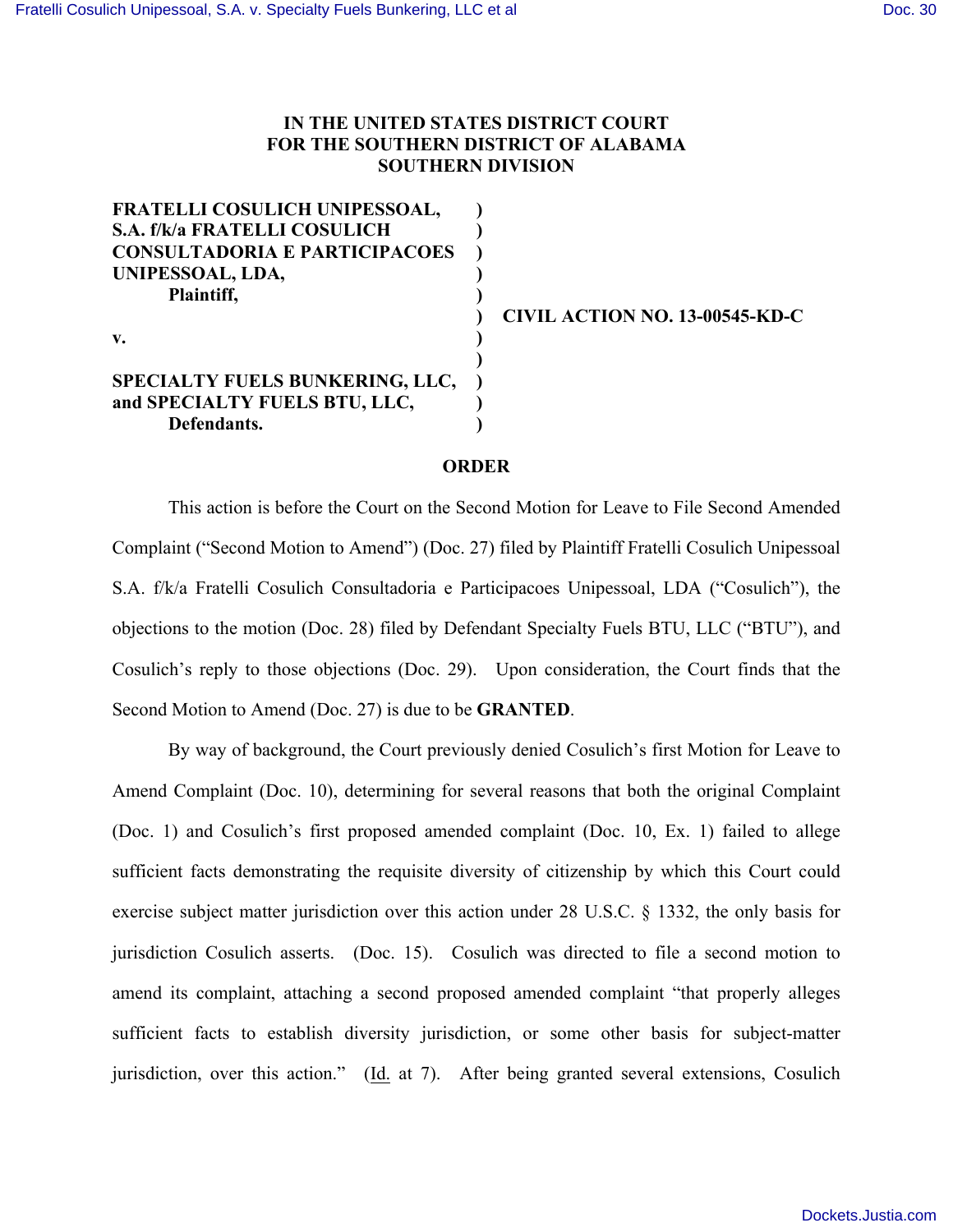timely filed its Second Motion to Amend (Doc. 27), which is fully briefed (Docs. 28, 29) and ripe for adjudication.

# **I. Subject Matter Jurisdiction**

"[B]ecause a federal court is powerless to act beyond its statutory grant of subject matter jurisdiction," Smith v. GTE Corp., 236 F.3d 1292, 1299 (11th Cir. 2001), the Court must first determine whether Cosulich has pled sufficient facts in its Second Motion to Amend and attached second proposed amended complaint to establish subject matter jurisdiction over this action. See Lovern v. Edwards, 190 F.3d 648, 654 (4th Cir. 1999) ("It is elementary that the burden is on the party asserting jurisdiction to demonstrate that jurisdiction does, in fact, exist."); Taylor v. Appleton, 30 F.3d 1365, 1367 (11th Cir. 1994) ("The pleader must affirmatively allege facts demonstrating the existence of jurisdiction…").

Cosulich continues to assert diversity under  $\S$  1332 as the sole basis for the Court's jurisdiction over this action. Regarding its own citizenship, Cosulich first alleges that it is a "Sociedade Anomima," or "S.A.," organized under Portuguese law, and that it should be treated as a corporation for purposes of diversity. Cosulich represents that, under Portuguese law, the designation "S.A." signifies an entity as a "stock corporation company," which is distinct from the designation "Sociedade Comandita por Accoes," or a "partnership by shares." Cosulich cites to a number of characteristics that it claims make it equivalent to a corporation under United States law, such as: its ownership is represented by shares; shareholders are free from personal liability and their liability is limited to the shares to which they have subscribed; it operates under Articles of Association establishing a Board of Directors; its name must be registered with the National Registration of Portuguese Companies and be followed by the designation "S.A." If Cosulich is treated as a corporation for purposes of diversity, then it would be a citizen of Portugal, as it was organized under Portuguese law and has its principal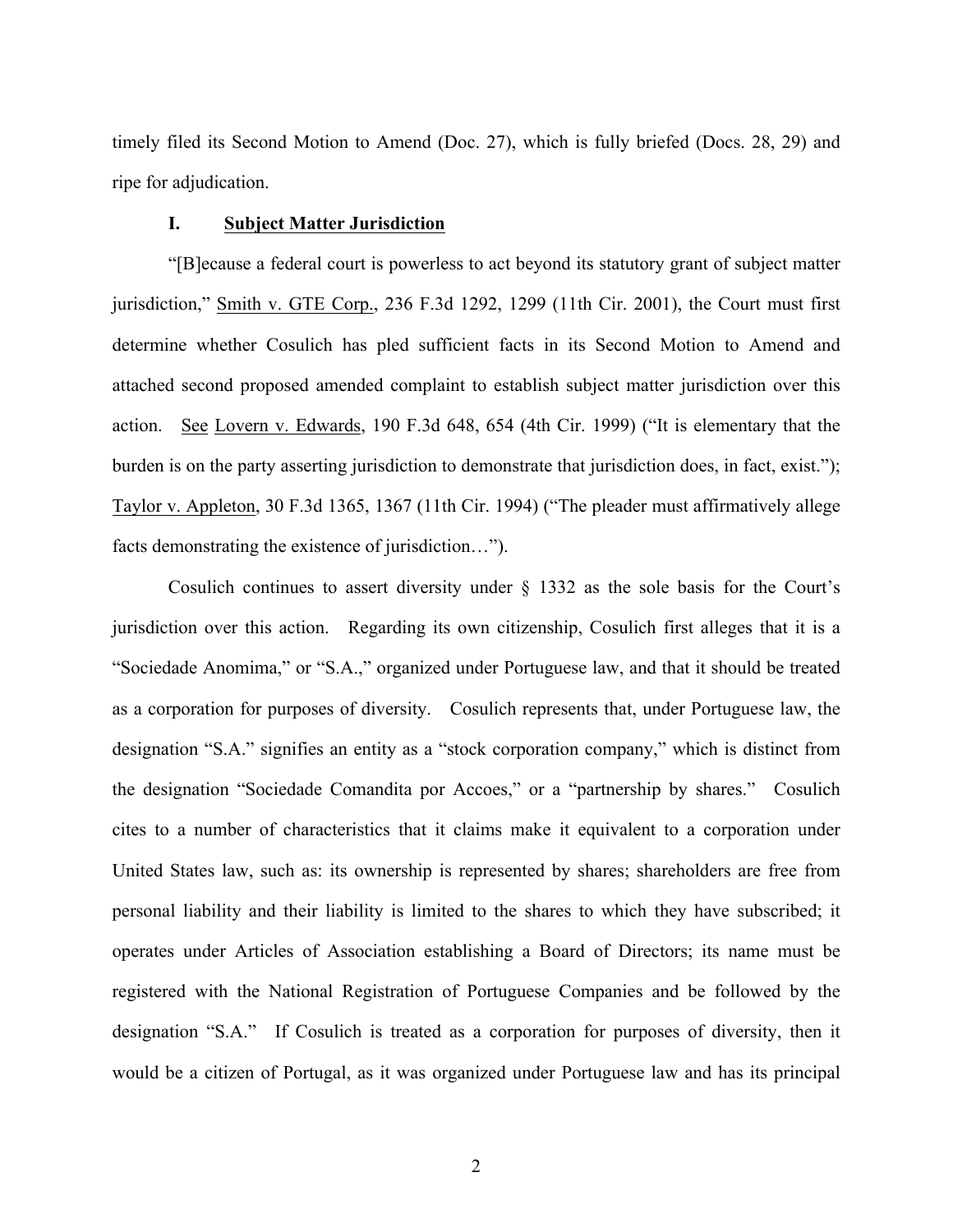place of business there. See (Doc. 27-1 at 1-2,  $\P$  1; Doc. 27 at 5-7); § 1332(c)(1) ( "For the purposes of this section…a corporation shall be deemed to be a citizen of every State and foreign state by which it has been incorporated and of the State or foreign state where it has its principal place of business…").

Cosulich asserts in the alternative that, if it is to be treated as an unincorporated entity for purposes of diversity, then it is a citizen of Italy, as its sole shareholder is Fratelli Cosulich S.p.A., an Italian corporation with its principal place of business in Italy.<sup>1</sup> See (Doc. 27 at 7-8); Iraola & CIA, S.A. v. Kimberly-Clark Corp., 232 F.3d 854, 860 (11th Cir. 2000) ("[B]ecause unincorporated entities are attributed the citizenship of their owners, that rule would mean that Geo Med is an Argentinian entity because its owner, Alpert, is Argentinian." (citation and footnote omitted)).

For purposes of establishing diversity jurisdiction, the Court need not determine whether Cosulich is to be treated as a corporation (and thus a citizen of Portugal) or unincorporated entity (and thus a citizen of Italy), as complete diversity of citizenship has been alleged regardless, see *infra*.

"It has long been the case that the jurisdiction of the court depends upon the state of things at the time of the action brought…It measures all challenges to subject-matter jurisdiction premised upon diversity of citizenship against the state of facts that existed at the time of filing..." Grupo Dataflux v. Atlas Global Grp., L.P., 541 U.S. 567, 570-71 (2004) (quotation omitted). The original Complaint asserted claims against two Defendants, BTU and Specialty Fuels Bunkering, LLC ("Bunkering"), both Alabama limited liability companies (LLCs). (Doc. 1). For purposes of assessing diversity of citizenship, "a limited liability company is a citizen

<sup>&</sup>lt;sup>1</sup> Cosulich provides no explanation for why an Italian S.p.A. should be treated as a corporation for purposes of diversity. However, no Defendant has challenged Cosulich's factual allegations regarding diversity; therefore, the Court will accept them as true.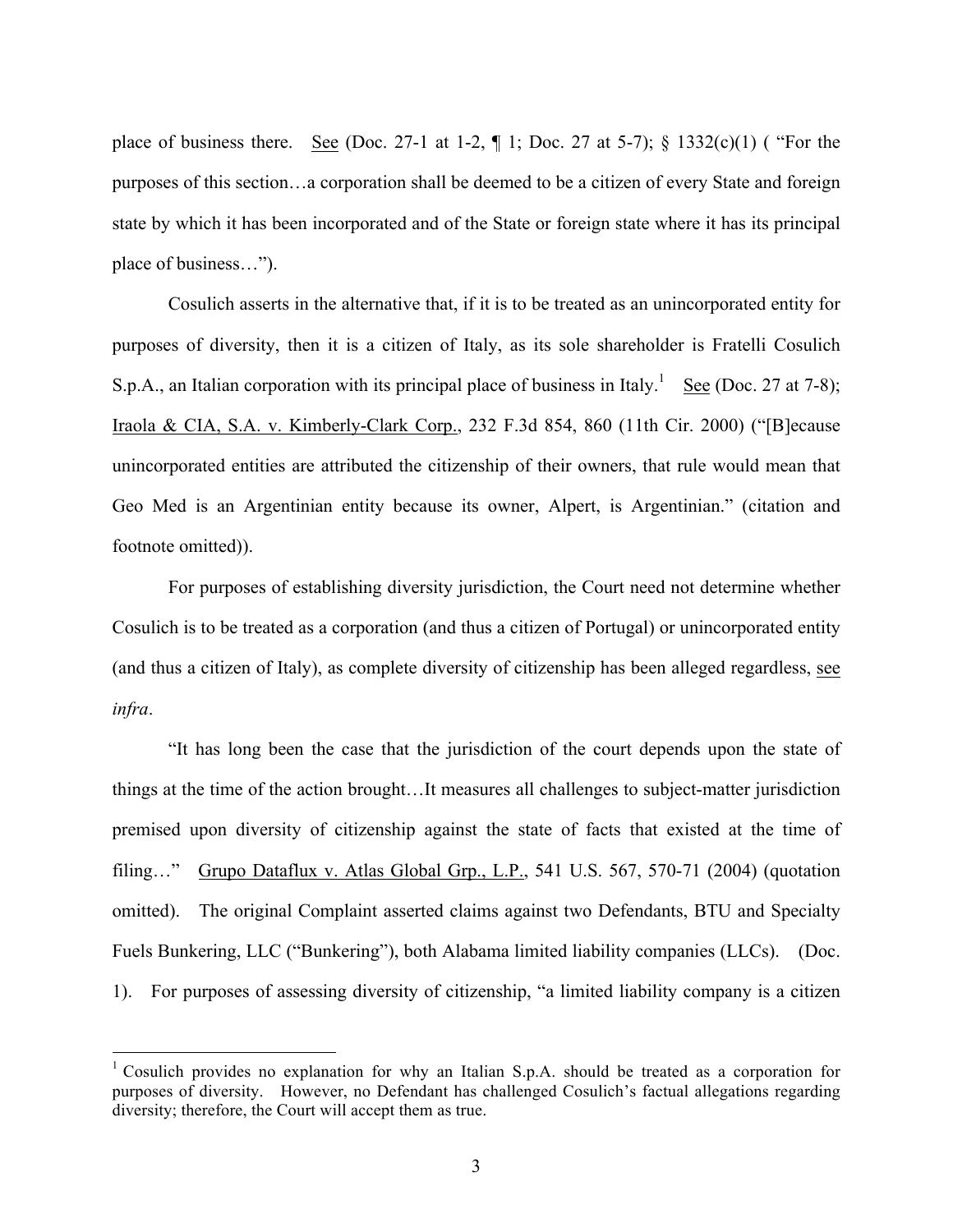of any state of which a member of the company is a citizen." Rolling Greens, MHP, L.P. v. Comcast SCH Holdings, L.L.C., 374 F.3d 1020, 1022-23 (11th Cir. 2004) (*per curiam*). Accord Mallory & Evans Contractors & Engineers, LLC v. Tuskegee Univ., 663 F.3d 1304, 1305 (11th Cir. 2011) (*per curiam*).

Cosulich's proposed second amended complaint ("the PSAC") (Docs. 27-1 – 27-3) alleges that, at the time this action was commenced on November 6, 2013, BTU had one member, F. Javier Brito ("Brito"), a natural person who is a citizen of the United States and domiciled in Alabama. (Doc. 27-1 at 5, ¶ 3). Bunkering is alleged to have had two members at the time this action was commenced: Brito and CCC Holdings, LLC, an Alabama LLC whose sole member is Scott Cleveland, a United States citizen domiciled in Alabama. (Id. at 3-4, ¶ 2). Thus, at the time this action commenced, BTU and Bunkering were citizens of Alabama. McCormick v. Aderholt, 293 F.3d 1254, 1257-58 (11th Cir. 2002) (*per curiam*) ("Citizenship is equivalent to 'domicile' for purposes of diversity jurisdiction. A person's domicile is the place of his true, fixed, and permanent home and principal establishment, and to which he has the intention of returning whenever he is absent therefrom." (citations, quotations, and footnote omitted)). Based on these allegations, unchallenged by the Defendants, complete diversity of citizenship existed at the time this action commenced between Cosulich (a citizen of either Portugal or Italy) and Defendants Bunkering and BTU (both Alabama citizens). See, e.g., Vermeulen v. Renault, U.S.A., Inc., 985 F.2d 1534, 1542 (11th Cir. 1993) ("For diversity jurisdiction under 28 U.S.C. § 1332, all defendants must be diverse from all plaintiffs."). As the Court has already determined (see Doc. 15 at 2, n.2), the original Complaint also alleged sufficient facts establishing that the amount in controversy in this action exceeds \$75,000, exclusive of interests and costs. Thus, Cosulich's allegations establish that the Court had diversity jurisdiction over this action at the time it was commenced. See  $\S$  1332(a)(2) ("The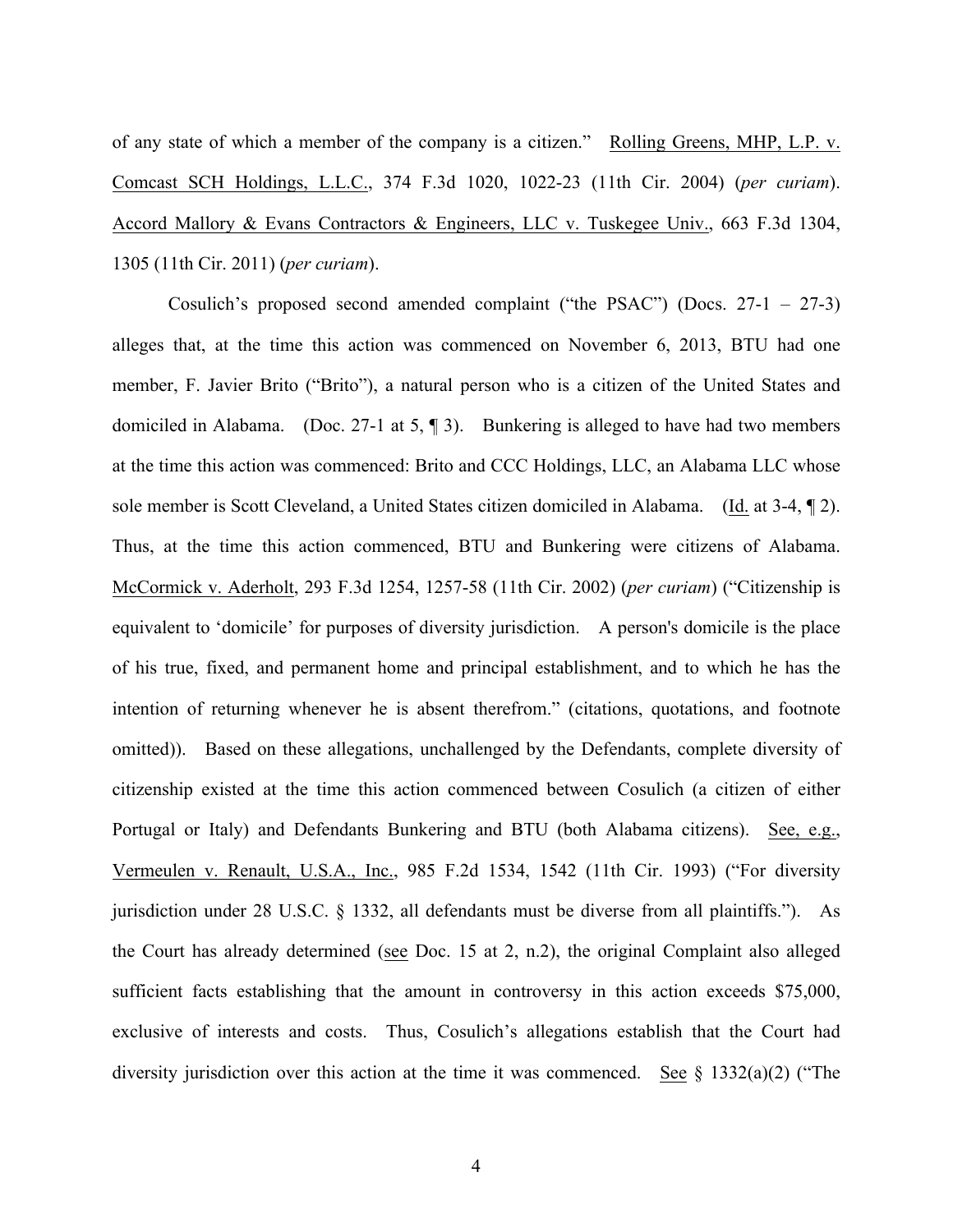district courts shall have original jurisdiction of all civil actions where the matter in controversy exceeds the sum or value of \$75,000, exclusive of interest and costs, and is between citizens of a State and citizens or subjects of a foreign state, except that the district courts shall not have original jurisdiction under this subsection of an action between citizens of a State and citizens or subjects of a foreign state who are lawfully admitted for permanent residence in the United States and are domiciled in the same State..."); 28 U.S.C. § 1653 ("Defective allegations of jurisdiction may be amended, upon terms, in the trial or appellate courts.").

The PSAC retains BTU as a defendant, deletes Bunkering as a defendant, and adds Brito and Bunkers International Corporation ("BIC") as defendants. As has been established, see *supra*, Plaintiff Cosulich is a citizen of either Portugal or Italy, while BTU and Brito are citizens of Alabama. BIC is alleged to be incorporated under the laws of Florida and to have its principal place of business in Florida, thus making BIC a Florida citizen. See  $\S$  1332(c)(1). As such, complete diversity of citizenship exists on the face of the PSAC. Moreover, the PSAC also alleges sufficient facts establishing that the amount in controversy in this action exceeds \$75,000, exclusive of interests and costs. Based on these allegations, unchallenged by the Defendants, the PSAC does not deprive the Court of diversity jurisdiction under  $\S$  1332(a)(2).

#### **II. Propriety of Amendment under Fed. R. Civ. P. 15(a)**

Federal Rule of Civil Procedure 15(a) provides, in relevant part, as follows:

(1) **Amending as a Matter of Course**. A party may amend its pleading once as a matter of course within:

(A) 21 days after serving it, or

(B) if the pleading is one to which a responsive pleading is required, 21 days after service of a responsive pleading or 21 days after service of a motion under Rule 12(b), (e), or (f), whichever is earlier.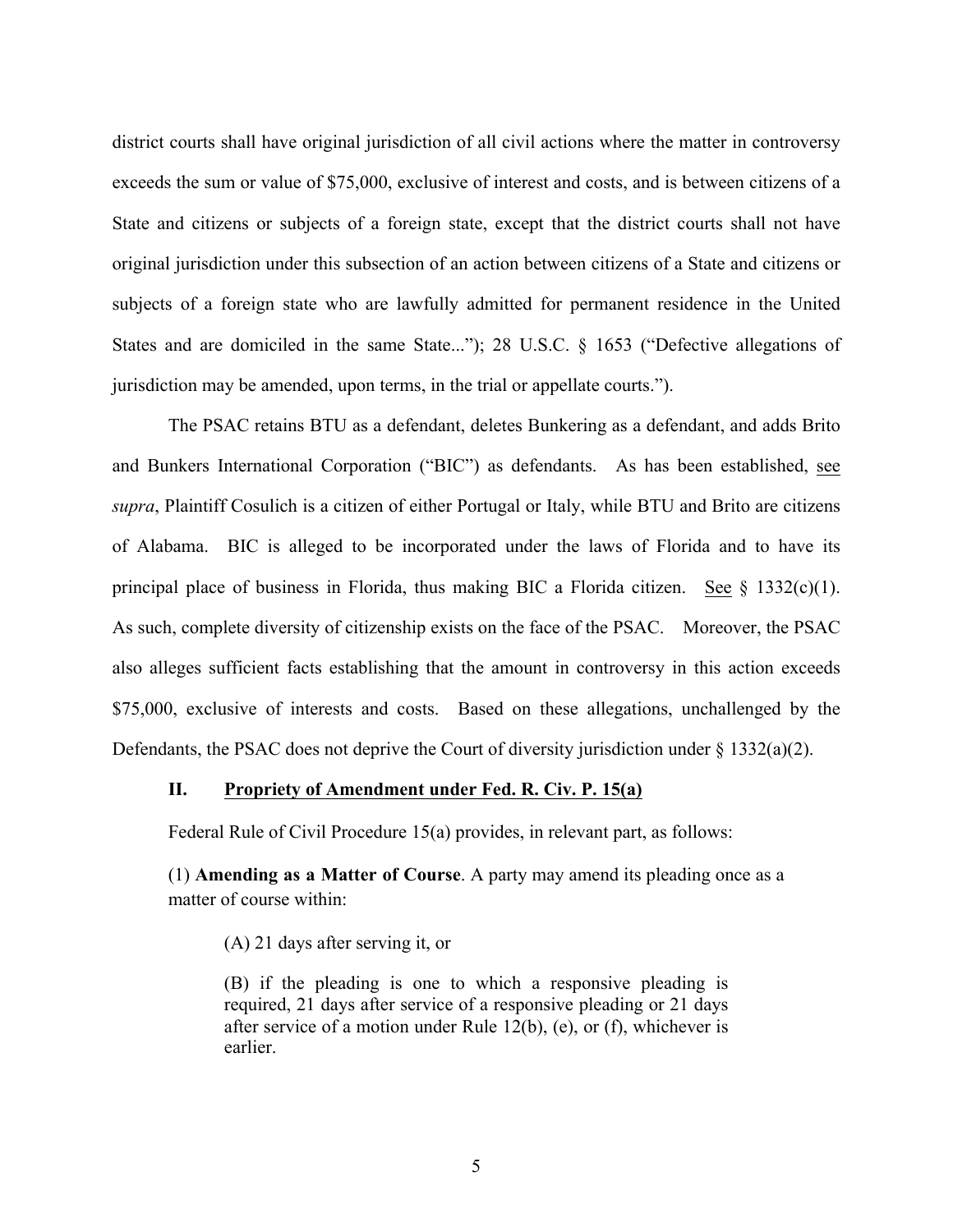(2) **Other Amendments**. In all other cases, a party may amend its pleading only with the opposing party's written consent or the court's leave. The court should freely give leave when justice so requires.

Bunkering has not filed an answer or a motion under Federal Rule of Civil Procedure 12(b), (e), or (f). As such, Cosulich can still amend its Complaint once as a matter of course against Bunkering. See Arthur R. Miller & Mary Kay Kane, 6 Fed. Prac. & Proc. Civ. § 1481 (3d ed.) ("[I]f only some defendants file responsive pleadings, plaintiff still should be governed by the 21-day amendment period in Rule  $15(a)(1)(A)$  for pleading amendments regarding the nonresponding defendants.") (addressing Rule 15(a)(1) after 2009 amendment); Williams v. Bd. of Regents of Univ. Sys. of Ga., 477 F.3d 1282, 1291 (11th Cir. 2007) ("If the case has more than one defendant, and not all have filed responsive pleadings, the plaintiff may amend the complaint as a matter of course with regard to those defendants that have yet to answer." (citing Brewer–Giorgio v. Producers Video, Inc., 216 F.3d 1281, 1284 (11th Cir. 2000), abrogated on other grounds, Reed Elsevier, Inc. v. Muchnick, 559 U.S. 154 (2010)) (addressing Rule 15(a)(1) prior to 2009 amendment). As the PSAC deletes Bunkering as a defendant entirely in this action, Bunkering is no longer a party to this action.<sup>2</sup> See Williams, 477 F.3d at 1292 n.6

<sup>&</sup>lt;sup>2</sup> Cosulich has not lost its right to amend as a matter of course against Bunkering by filing a motion for leave to amend. See Miller & Kane, 6 Fed. Prac. & Proc. Civ. § 1482 (3d ed.) ("If a party erroneously moves for leave to amend before the time for amending as of course has expired, several courts have held that the amendment should not be handled as a matter addressed to the court's discretion but should be allowed as of right. This seems sound since in most cases, a party who makes a motion to amend before the period for amendment as of course has expired does so inadvertently and treating the amendment as if it had been made under Rule  $15(a)(1)$  avoids penalizing the pleader for not understanding the rule." (citing cases) (footnote omitted)).

Alternatively, the Court treats the Second Motion to Amend as a Notice of Dismissal against Bunkering under Federal Rule of Civil Procedure  $41(a)(1)(A)(i)$ , which allows a plaintiff to "dismiss an action without a court order by filing a notice of dismissal before the opposing party serves either an answer or a motion for summary judgment." Such a notice may be filed against one defendant without dismissing the entire action. See Klay v. United Healthgroup, Inc., 376 F.3d 1092, 1106 (11th Cir. 2004) ("Rule 41 allows a plaintiff to dismiss all of his claims against a particular defendant…"); Plains Growers, Inc. By & Through Florists' Mut. Ins. Co. v. Ickes-Braun Glasshouses, Inc., 474 F.2d 250, 255 (5th Cir. 1973); Oswalt v. Scripto, Inc., 616 F.2d 191, 194-95 (5th Cir. 1980). "The dismissal is effective immediately upon the filing of a written notice of dismissal, and no subsequent court order is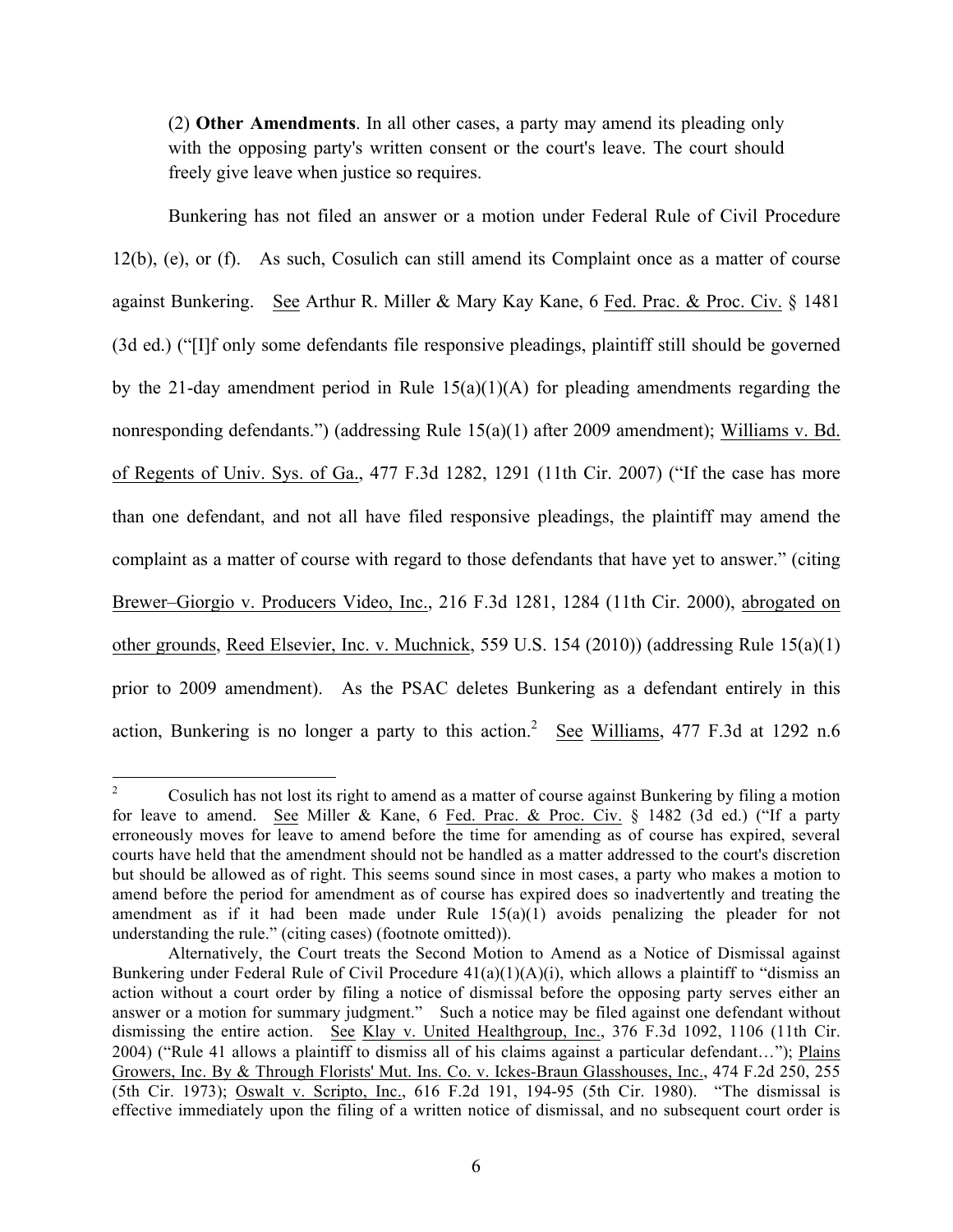("When the plaintiff has the right to file an amended complaint *as a matter of course,* []the plain language of Rule 15(a) shows that the court lacks the discretion to reject the amended complaint based on its alleged futility.").

However, BTU filed its Answer on January 7, 2014; thus, the time for Cosulich to amend its Complaint against BTU once as a matter of course has expired. See Fed. R. Civ. P.

 $15(a)(1)(B)$ .

 $\overline{a}$ 

Once the time period for amending a pleading as of right has expired, Rule 15(a) of the Federal Rules of Civil Procedure, provides amendment "only by leave of court or by written consent of the adverse party." The decision whether to grant leave to amend a complaint is within the sole discretion of the district court. Rule 15(a), however, limits the court's discretion by mandating that "leave shall be freely given when justice so requires." See Halliburton & Assoc. v. Henderson, Few & Co., 774 F.2d 441 (11th Cir. 1985). There must be a substantial reason to deny a motion to amend. Id. Substantial reasons justifying a denial include "undue delay, bad faith, dilatory motive on the part of the movant, ... undue prejudice to the opposing party by virtue of allowance of the amendment, [and] futility of amendment." Foman v. Davis, 371 U.S. 178, 182, 83 S. Ct. 227, 9 L. Ed. 2d 222 (1962).

Laurie v. Ala. Court of Criminal Appeals, 256 F.3d 1266, 1274 (11th Cir. 2001) (*per curiam*).

Initially, the Court notes that the PSAC is a "shotgun pleading," as it "incorporate[s]

every antecedent allegation by reference into each subsequent claim for relief . . ." Wagner v.

required." Matthews v. Gaither, 902 F.2d 877, 880 (11th Cir. 1990) (*per curiam*). Moreover, a formal notice under Rule  $41(a)(1)(A)(i)$  need not be filed to effect such a dismissal. See id. ("The fact that a notice of dismissal is styled 'motion to dismiss' rather than 'notice of dismissal' is without consequence."). Cf. Oswalt, 616 F.2d at 195 ("Nor are we deterred from finding a stipulated dismissal by the fact that there is no formal stipulation of dismissal entered in the record by the Oswalts or Scripto. This court approved a district court's finding that an oral dismissal of claims against defendants in the course of a trial was sufficient to constitute a dismissal under Rule  $41(a)(1)$  even though there was no formal dismissal or stipulation filed with the clerk. Harkless v. Sweeny Independent School District of Sweeny, Texas, 554 F.2d 1353, 1360 (5th Cir. 1977), aff'g. in part, 388 F. Supp. 738, 749 (S.D. Tex.1975). The Tenth Circuit in Pipeliners Local[ Union No. 798, Tulsa, Oklahoma v. Ellerd, 503 F.2d 1193 (10th Cir. 1974)] has found that a verbal stipulation of dismissal in open court sufficed for the purposes of Rule  $41(a)(1)(ii)$ …To require the filing of a formal document would be to countenance a mechanistic view of the Federal Rules of Civil Procedure and exalt form over substance.").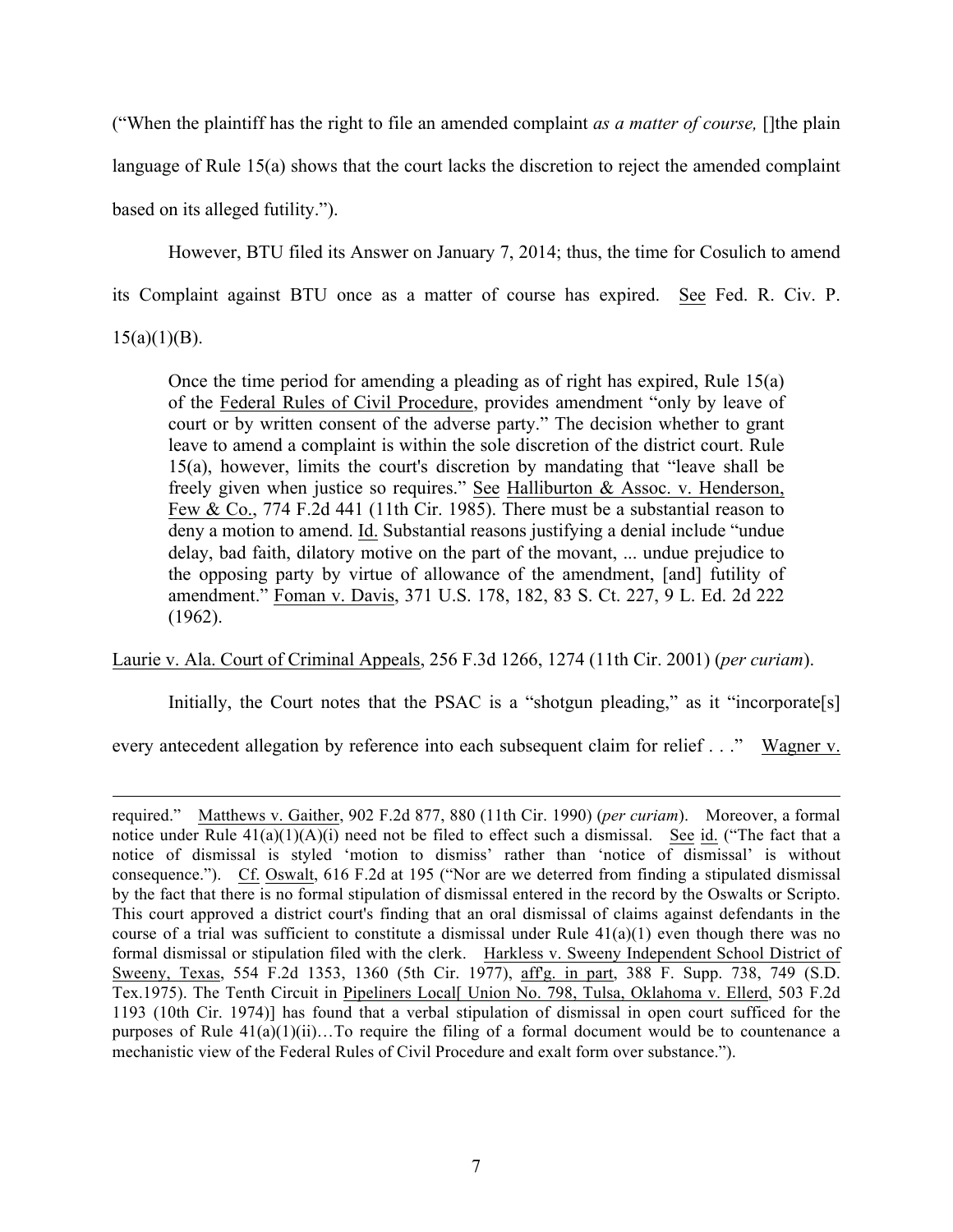First Horizon Pharm. Corp., 464 F.3d 1273, 1279 (11th Cir. 2006). The Eleventh Circuit greatly disfavors such pleadings, see, e.g., id. (" '[S]hotgun pleadings wreak havoc on the judicial system.' Byrne v. Nezhat, 261 F.3d 1075, 1130 (11th Cir. 2001). Such pleadings divert already stretched judicial resources into disputes that are not structurally prepared to use those resources efficiently."), and has stated that, "[w]hen presented with a shotgun complaint, the district court should order repleading *sua sponte.*" Ferrell v. Durbin, 311 F. App'x 253, 259 n.8 (11th Cir. 2009) (*per curiam*) (citing Wagner, 464 F.3d at 1280). However, having reviewed the PSAC, the Court does not find it confusing on its face and will not *sua sponte* deny amendment on this basis.

BTU has objected to the Second Motion to Amend on several grounds (see Doc. 28), with Cosulich filing responses (Doc. 29) to those objections. The Court will address each objection in turn.

### **a. Bankruptcy Stay**

BTU has alerted the Court to the fact that Bunkering is the debtor in a Chapter 7 bankruptcy case currently pending in the United States Bankruptcy Court for the Southern District of Alabama, Case # 13-04041 (filed  $11/14/13$ ).<sup>3</sup> While Bunkering is no longer a party to this action, see *supra*, BTU asserts that the automatic stay currently enjoyed by Bunkering under 11 U.S.C. § 362(a) due to its pending bankruptcy action should be extended to cover this entire action and thus bar amendment of Cosulich's complaint. As grounds, BTU asserts that the PSAC "is rife with statements alleging that Bunkering and BTU 'are one and the same' corporate entity, and that Bunkering and BTU are merely alter egos of Brito…" (Doc. 28 at 5). As such, BTU continues, "[g]iven that Bunkering, BTU, and Brito are 'inextricably intertwined,'

<sup>&</sup>lt;sup>3</sup> The Court notes that Bunkering filed a Chapter 11 petition in the same bankruptcy court on August 5, 2013 (Case # 13-02717). The Chapter 11 case was dismissed on August 9, 2013, and closed on March 10, 2014.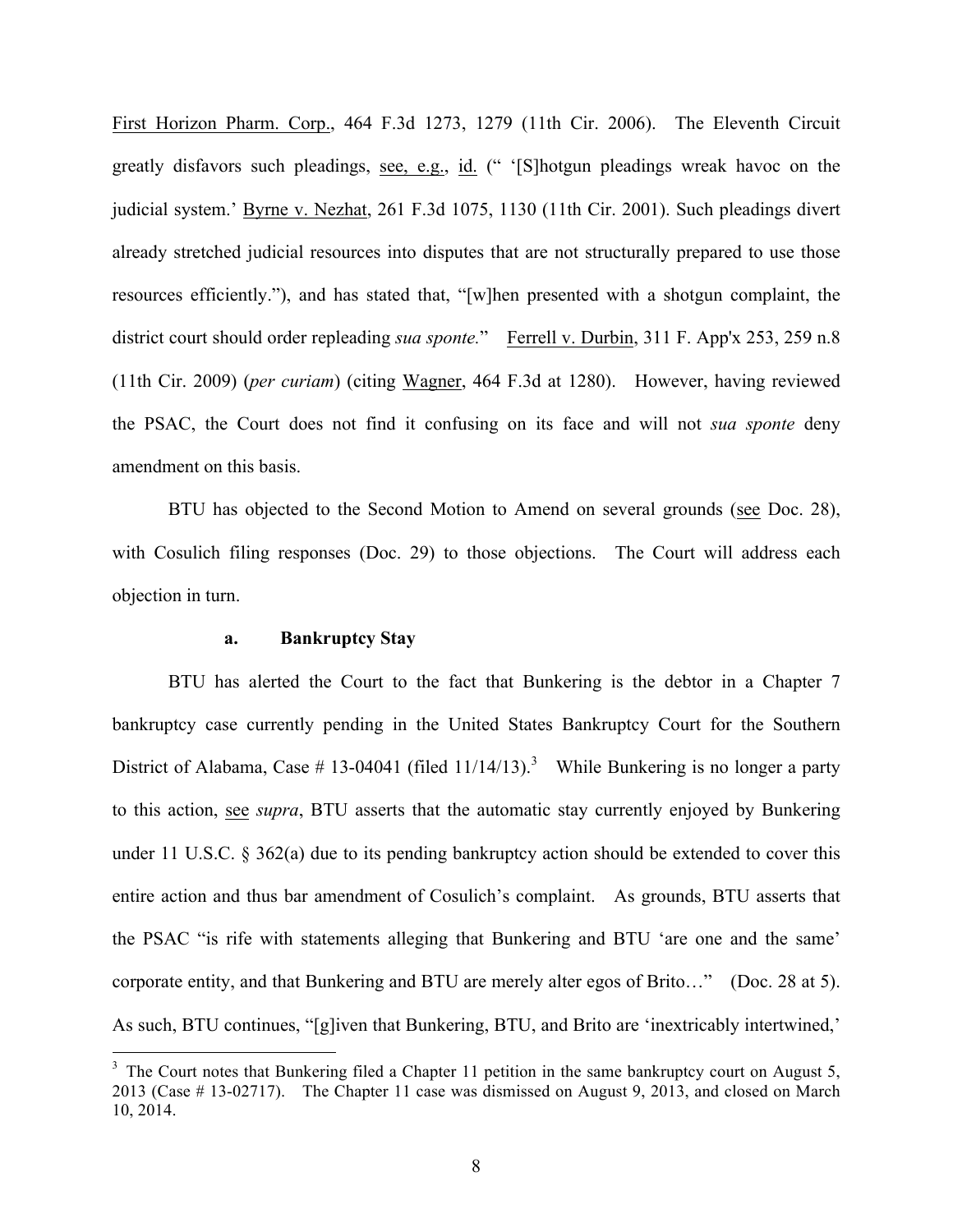the claims in the [PSAC] cannot be resolved with Bunkering's involvement in the instant litigation." (Id. at 7). BTU argues that the automatic stay precludes Bunkering from participating in the discovery process and that, "[g]iven the nature of the proposed Amended Complaint's allegations, []Cosulich cannot in good faith assert that discovery from Bunkering is unnecessary to resolve the claims against BTU, Brito, and [BIC]." Id.

Though the Eleventh Circuit has yet to directly address the issue, "[a]s a general proposition, the automatic stay provisions of  $\S$  362(a) do not operate to stay claims against non-debtor defendants." Gulfmark Offshore, Inc. v. Bender Shipbuilding & Repair Co., Inc., Civil Action No. 09-0249-WS-N, 2009 WL 2413664, at \*1 & n.4 (S.D. Ala. Aug. 3, 2009) (Steele, J.) (citing Am. Prairie Const. Co. v. Hoich, 560 F.3d 780, 789 (8th Cir. 2009) ("It is well-established that stays pursuant to  $\S$  362(a) are limited to debtors and do not encompass non-bankrupt co-defendants."); In re TXNB Internal Case, 483 F.3d 292, 301 (5th Cir. 2007) ("Section 362(a) ... does not apply, however, to actions not directed against the debtor or property of the debtor."); In re Philadelphia Newspapers, LLC, 407 B.R. 606, 2009 WL 1911785, at \*6 (E.D. Pa. July 2, 2009) ("[w]hile the scope of the automatic stay is broad, it stays action only against the debtor"); In re Sunbeam Securities Litigation, 261 B.R. 534, 536 (S.D. Fla. 2001) ("The law makes clear ... that the automatic stay provisions of section  $362(a)$ generally are not available to third-party non-debtors.")). $^{4}$ 

 $4$  Accord McCartney v. Integra Nat. Bank N<sub>1</sub>, 106 F.3d 506, 509-10 (3d Cir. 1997) ("Although the scope of the automatic stay is broad, the clear language of section 362(a) stays actions only against a 'debtor.' As a consequence, it is universally acknowledged that an automatic stay of proceedings accorded by § 362 may not be invoked by entities such as sureties, guarantors, co-obligors, or others with a similar legal or factual nexus to the debtor…[A] primary rationale for refusing to extend the automatic stay to nonbankrupt third parties is to insure that creditors obtain the protection they sought and received when they required a third party to guaranty the debt." (citations and quotations omitted)); Boucher v. Shaw, 572 F.3d 1087, 1092 (9th Cir. 2009) ("As a general rule, the automatic stay protects *only* the debtor, property of the debtor or property of the estate. The stay does not protect non-debtor parties or their property. Thus, section 362(a) does not stay actions against guarantors, sureties, corporate affiliates, or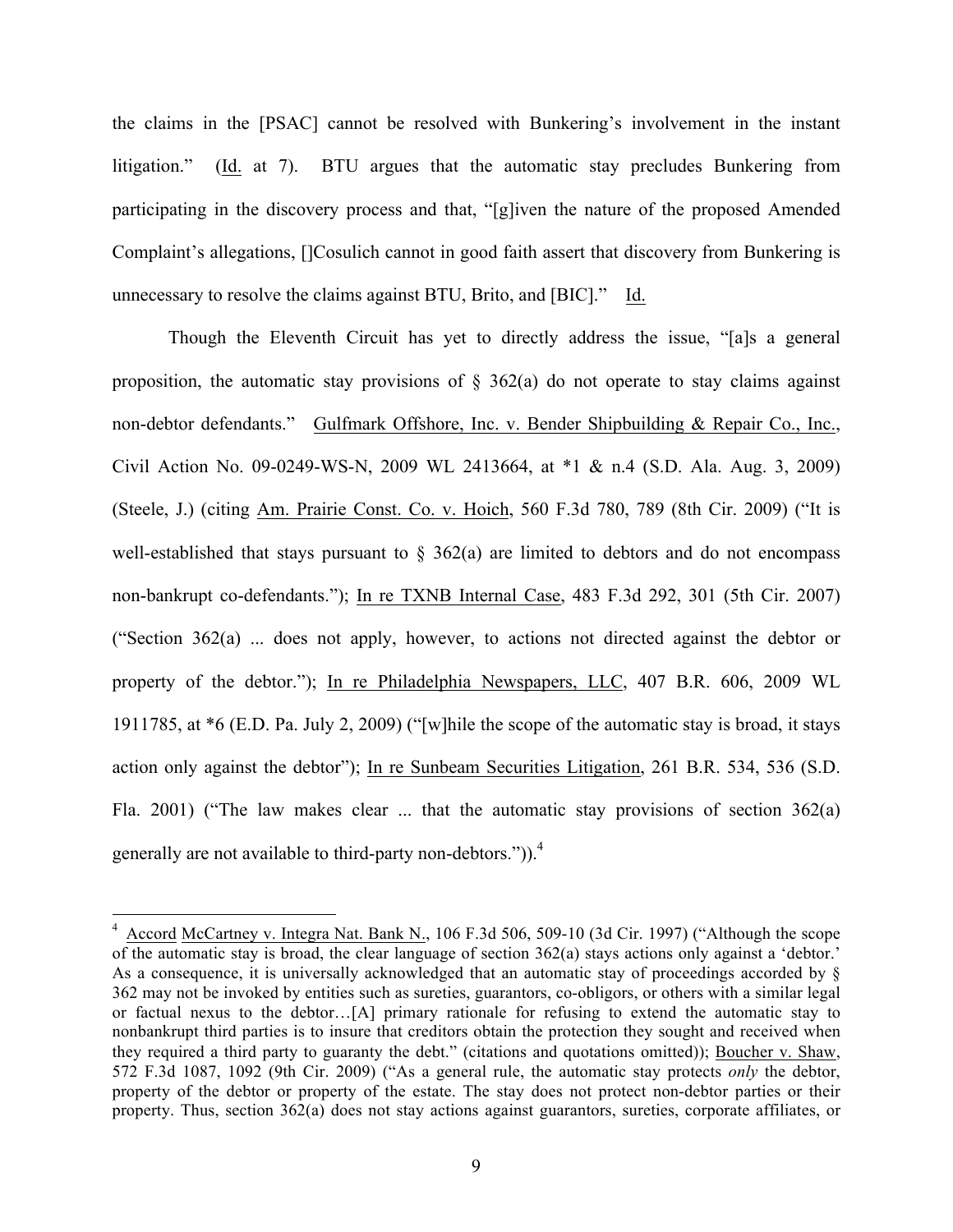This prohibition, however, has been liberalized in a number of cases where courts have applied the automatic stay protection to nondebtor third parties. Relying on A.H. Robins Co., Inc. v. Piccinin, 788 F.2d 994, 999 (4th Cir.), cert. denied, 479 U.S. 876, 107 S. Ct. 251, 93 L. Ed. 2d 177 (1986), these courts have extended the automatic stay to nonbankrupt codefendants in "unusual circumstances." As the case law demonstrates, courts have found "unusual circumstances" where "there is such identity between the debtor and the third-party defendant that the debtor may be said to be the real party defendant and that a judgment against the third-party defendant will in effect be a judgment or finding against the debtor." Id. at 999 (relying on both the automatic stay provision and the bankruptcy court's equitable powers under 11 U.S.C. § 105 to enjoin actions against nondebtor codefendants in the Dalkon Shield products liability litigation because of the potential impact on the estate and the availability of insurance proceeds to satisfy the claims); see also In re American Film Technologies, Inc., 175 B.R. 847, 855 (Bankr. D. Del. 1994) (staying prosecution of wrongful discharge claims against former and present directors of debtor corporation because of debtor's indemnification obligations and its possible exposure to collateral estoppel prejudice); In re Family Health Services, Inc., 105 B.R. 937, 942-43 (Bankr. C.D. Cal. 1989) (staying collection actions against nondebtor members of debtor HMO because judgments against nondebtors would trigger claims for indemnification from the debtor HMO).

McCartney v. Integra Nat. Bank N., 106 F.3d 506, 510 (3d Cir. 1997).

 $\overline{a}$ 

The Eighth Circuit, discussing McCartney and A.H. Robins, has held: "The unusual circumstances in which the bankruptcy court can stay cases against non-debtors are rare." Ritchie Capital Mgmt., L.L.C. v. Jeffries, 653 F.3d 755, 762 (8th Cir. 2011) (citing Reliant Energy Serv., Inc. v. Enron Canada Corp., 349 F.3d 816, 825 (5th Cir. 2003)). "[T]he automatic stay will apply to non-debtors only when 'a claim against the non-debtor will have an immediate adverse economic consequence for the debtor's estate.' " Id. at 763 (quoting

other non-debtor parties liable on the debts of the debtor." (internal citations and quotation omitted)); Kreisler v. Goldberg, 478 F.3d 209, 213 (4th Cir. 2007) (" 'Subsection (a)(1) is generally said to be available only to the debtor, not third party defendants or co-defendants.' " (quoting A.H. Robins Co., Inc. v. Piccinin, 788 F.2d 994, 999 (4th Cir. 1986))); In re Jefferson Cnty., Ala., 491 B.R. 277, 284 (Bankr. N.D. Ala. 2013) ("Generally, the automatic stay of  $\S$  362(a)(1) applies only to certain actions taken or not taken with respect to a debtor, and not with respect to such action or inaction affecting other parties." (citing A.H. Robins, 788 F.2d at 999)).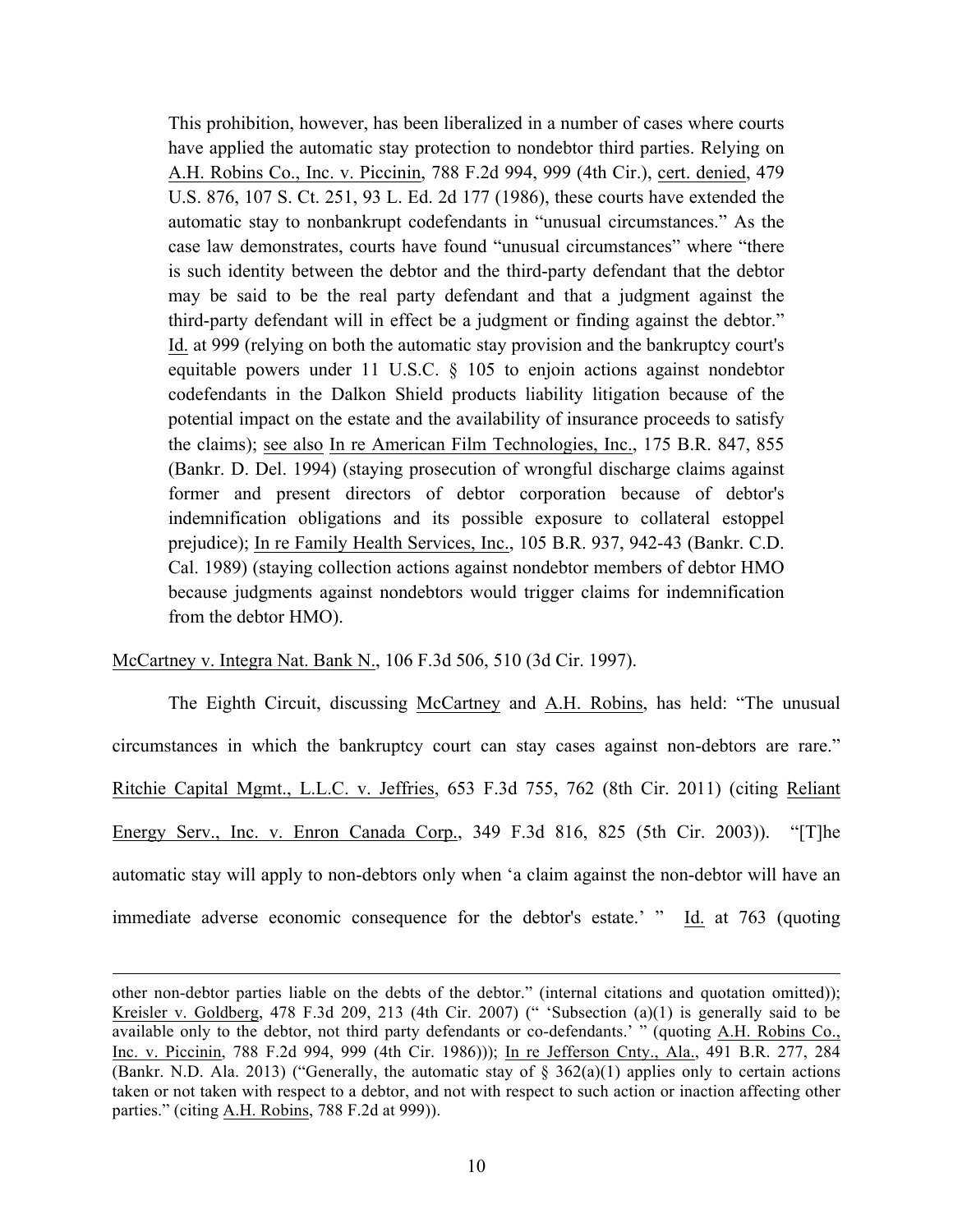Queenie, Ltd. v. Nygard Int'l, 321 F.3d 282, 287–88 (2d Cir. 2003) (listing actions as debtor's guarantors or insurers as examples of permissible orders of stay against non-debtors)).

More recently, the Eighth Circuit has explained that, "where the proposed action involves only third parties and no estate property, and where an 'unusual-circumstances' 'exception' would be needed to justify extension of the automatic stay, [11 U.S.C. ]§ 105 is the more appropriate source of authority for assessing the propriety of a stay" and that "a stay issued pursuant to that section should be treated as an injunction." In re Panther Mountain Land Dev., LLC, 686 F.3d 916, 926 (8th Cir. 2012).<sup>5</sup> Section 105 " 'permits the bankruptcy court to "issue any order, process, or judgment that is necessary or appropriate to carry out the provisions of this title." ' " Id. (quoting In re Titan Energy, Inc., 837 F.2d 325, 328 n.5 (8th Cir. 1988) (quoting 11 U.S.C. § 105)). The Eighth Circuit explained this rationale as follows:

Our cases stating (but not holding) that the automatic stay may be extended in "unusual circumstances" trace their authority to A.H. Robins…In A.H. Robins, the Fourth Circuit discussed different possible sources of authority to stay actions against non-debtors including  $\S$ § 362(a)(1), (a)(3) and 105. The district court in that case, however, had actually "applied the test for a grant of preliminary injunctive relief," A.H. Robins, 788 F.2d at 1008. And the Fourth Circuit held, "we have no difficulty in sustaining the grant of a preliminary injunction herein." Id.

We see little reason to expand A.H. Robins beyond this holding or to complicate the analysis of stays against non-debtors by taking them outside the framework of § 105 and "the usual rules governing the issuance of injunctions." [EEOC v. ]Rath Packing Co., 787 F.2d [318,] 325[ (8th Cir. 1986)]; C.H. Robinson Co.[ v. Paris & Sons, Inc.], 180 F. Supp. 2d [1002,] 1015[ (N.D. Iowa 2001)] (setting forth an in-depth summary of bankruptcy stays against non-debtors and concluding that § 105 should govern in such situations and should rest upon standards and procedures for injunctive relief). The procedures and standards applicable

 <sup>5</sup> This statement is arguably *dicta*, as the Eighth Circuit stated beforehand: "[W]e do not read the bankruptcy court's oral or written orders as purporting to exercise the broader equitable powers of 11 U.S.C. § 105. As such, we are presented with no opportunity to review an application of § 105." In re Panther Mountain, 686 F.3d at 926.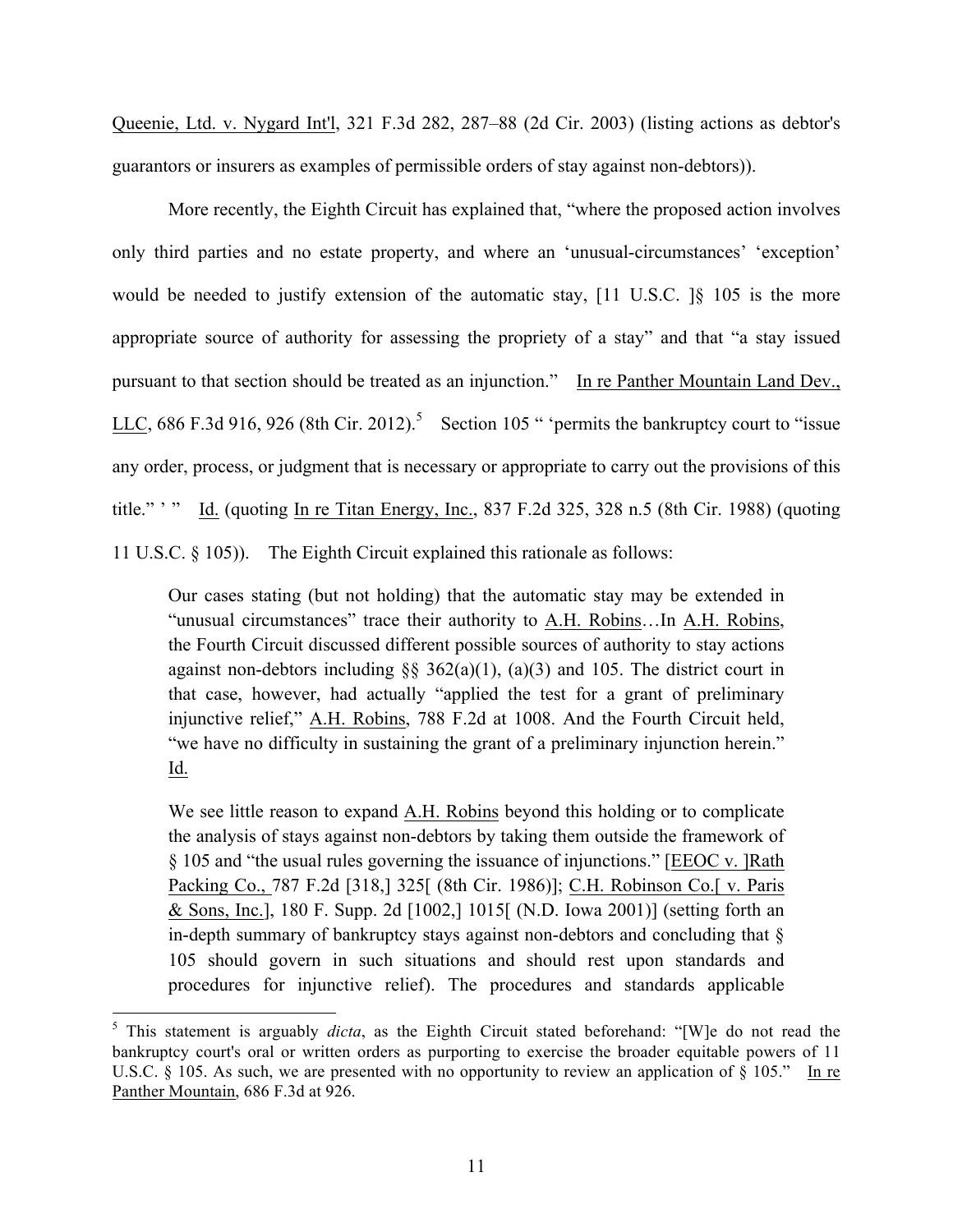pursuant to § 105 as referenced in Rath Packing provide a more than adequate framework for assessing the propriety of stays in "unusual" situations.

As noted by the court in C.H. Robinson Co.*,* several courts have interpreted A.H. Robins as approving of injunctive relief pursuant to § 105 but not calling for the automatic extension of § 362 stays against third parties. See C.H. Robinson, 180 F. Supp. 2d at 1011 (listing authority and stating, "several subsequent courts to apply A.H. Robins Co. have held that extensions of the automatic stay to preclude the continuation of a suit against a non-debtor are essentially a utilization of the bankruptcy court's equity jurisdiction under section 105 to issue an injunction extending the stay"). This interpretation is consistent with the legislative history and purpose of the automatic stay: to prevent a race by creditors, provide an orderly liquidation involving equal treatment of creditors, and provide breathing room for the debtor free from actions against the debtor and its assets. Id. at 1016 (discussing H.R. Rep. No. 95–595, 95th Cong., 2d Sess. 340 (1978), U.S.C.C.A.N. 1978, 6297 & S. Rep. No. 95–989, 95th Cong., 2d Sess. 54–55 (1978), U.S.C.C.A.N. 1978, 5787, 5840–41 (additional citations omitted)). Where suit is brought against a third party rather than against the debtor or the debtor's property, § 105 and the usual standards, procedures, and burdens of proof for injunctive relief remain available. It is difficult to see how the suspension of these standards and the automatic application of a § 362 stay in a suit against a non-debtor furthers the legislative goals. Moreover, use of § 105 rather than a tortured expansion of the automatic stay avoids problematic notice issues (albeit issues not raised in the present case), namely, parties inadvertently violating an automatic stay and exposing themselves to potential sanctions due to a lack of notice concerning its applicability towards a third party.

Id. at 927.

The Court agrees with the above-stated analysis from In re Panther Mountain and finds it applicable to this action, where the debtor, Bunkering, is (no longer) a defendant and its estate property is not at issue. BTU has not conducted the rigorous analysis required to show entitlement to injunctive relief, and the Court declines to make those arguments for it.

Additionally, this Court agrees with Public Pension Fund Group v. KV Pharmaceutical Co., No. 4:08-CV-1859 CEJ, 2013 WL 1293816 (E.D. Mo. Mar. 28, 2013), which, after conducting a review of relevant case law, found that the bankruptcy court, rather than the district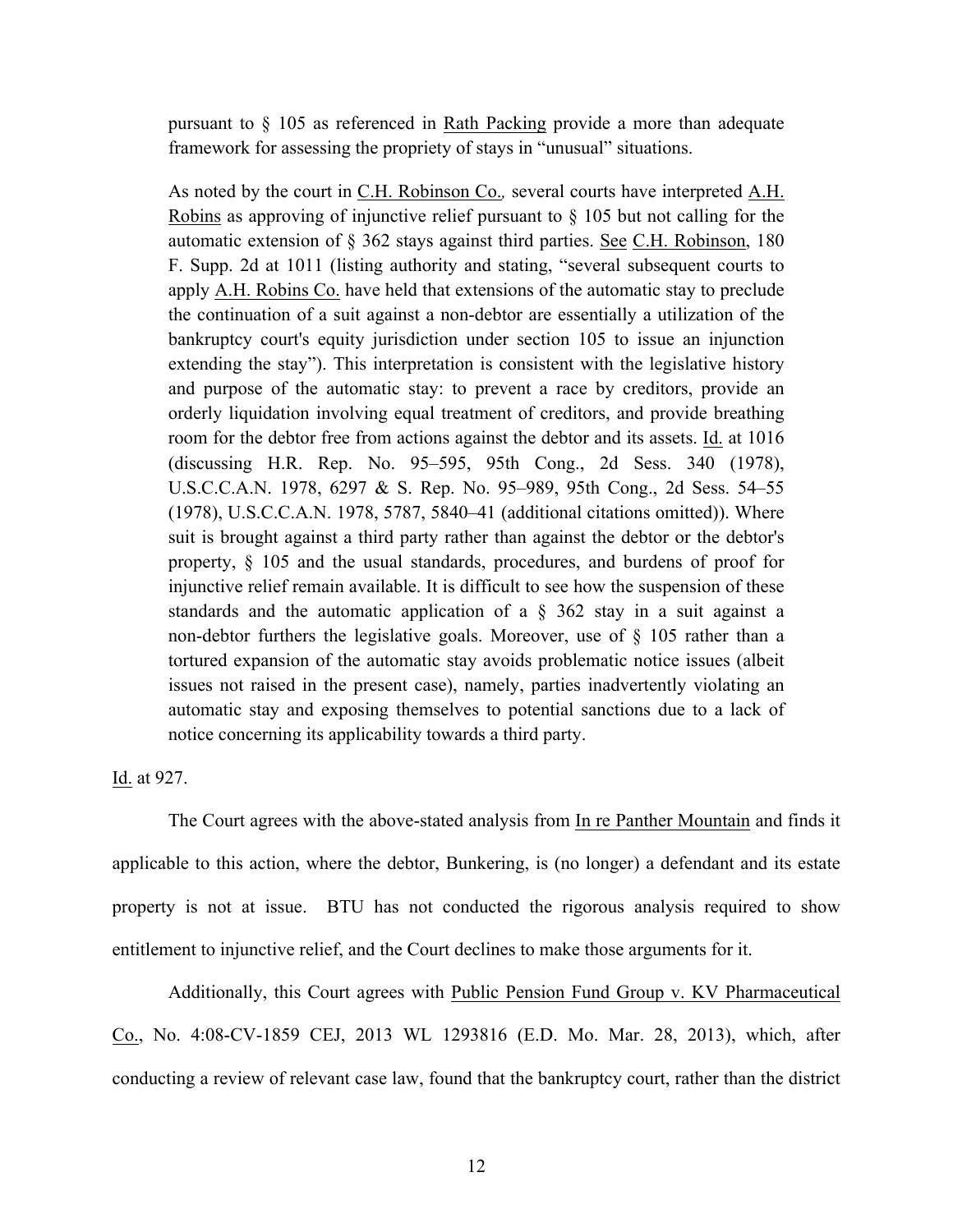court, was the appropriate place for determining whether "unusual circumstances" warranted extending the automatic stay to non-debtors. Public Pension relied in particular on Lee v. RCN Corporation, No. 03 C 5866, 2004 WL 2108577 (N.D. Ill. Sept. 20, 2004), in which the district court stated:

The weight of authority holds that a request to extend a  $\S 362$  stay is to be filed in the court where the bankruptcy action is pending, and further, that the request is to be filed by the debtor. See, e.g., In re. Richard B. Vance & Co., 289 B.R. 692, 697 (Bankr. C.D. Ill. 2003); In re. Lennington, 286 B.R. 672, 674 (Bankr. C.D. Ill. 2001); C.H. Robinson Co. v. Paris & Sons, Inc., 180 F. Supp. 2d 1002, 1015 (N.D. Iowa 2001). This makes sense. The bankruptcy court is in the best position to evaluate the effect on the bankruptcy estate, if any, of litigation against a nondebtor co-defendant. And the request should be filed by the debtor because it is the debtor's interests, not those of the nondebtor co-defendants, that are intended to be protected by an extension of the stay.

2004 WL 2108577, at \*1.

The Court agrees that, at least in the first instance, the bankruptcy court is the appropriate venue for determining whether Bunkering's automatic stay should apply to this action, and that it is Bunkering who should protect its own interests (should it determine any are at risk) by making such a motion. This determination is bolstered by the fact that Bunkering has never appeared in this action to speak for itself, and by Cosulich's representations (see Doc. 29 at 12-15) that neither Bunkering nor BTU have sought an extension of the automatic stay in a case pending before another judge of this district and to which both are parties.<sup>6</sup>

<sup>&</sup>lt;sup>6</sup> Another district judge of this district has previously applied the "unusual circumstances" test to extend the automatic stay to nondebtor parties. See Gulfmark Offshore, 2009 WL 2413664 (Steele, J.). Whether the district court was the appropriate place to make such a determination does not appear to have been put at issue in Gulfmark Offshore, however. Moreover, Gulfmark Offshore determined, in the alternative, that a stay was appropriate pursuant to the court's inherent power to manage its docket (discussed *infra*).

Both Gulfmark Offshore and Rivera-Olivera v. Antares Oil Servs., 482 B.R. 44, 46 (D.P.R. 2012), a case on which BTU primarily relies in arguing for application of Bunkering's automatic stay, are also distinguishable from the present action because each, in finding "unusual circumstances" justifying extension of the automatic stay, relied primarily on the fact that the nondebtor defendants were entitled to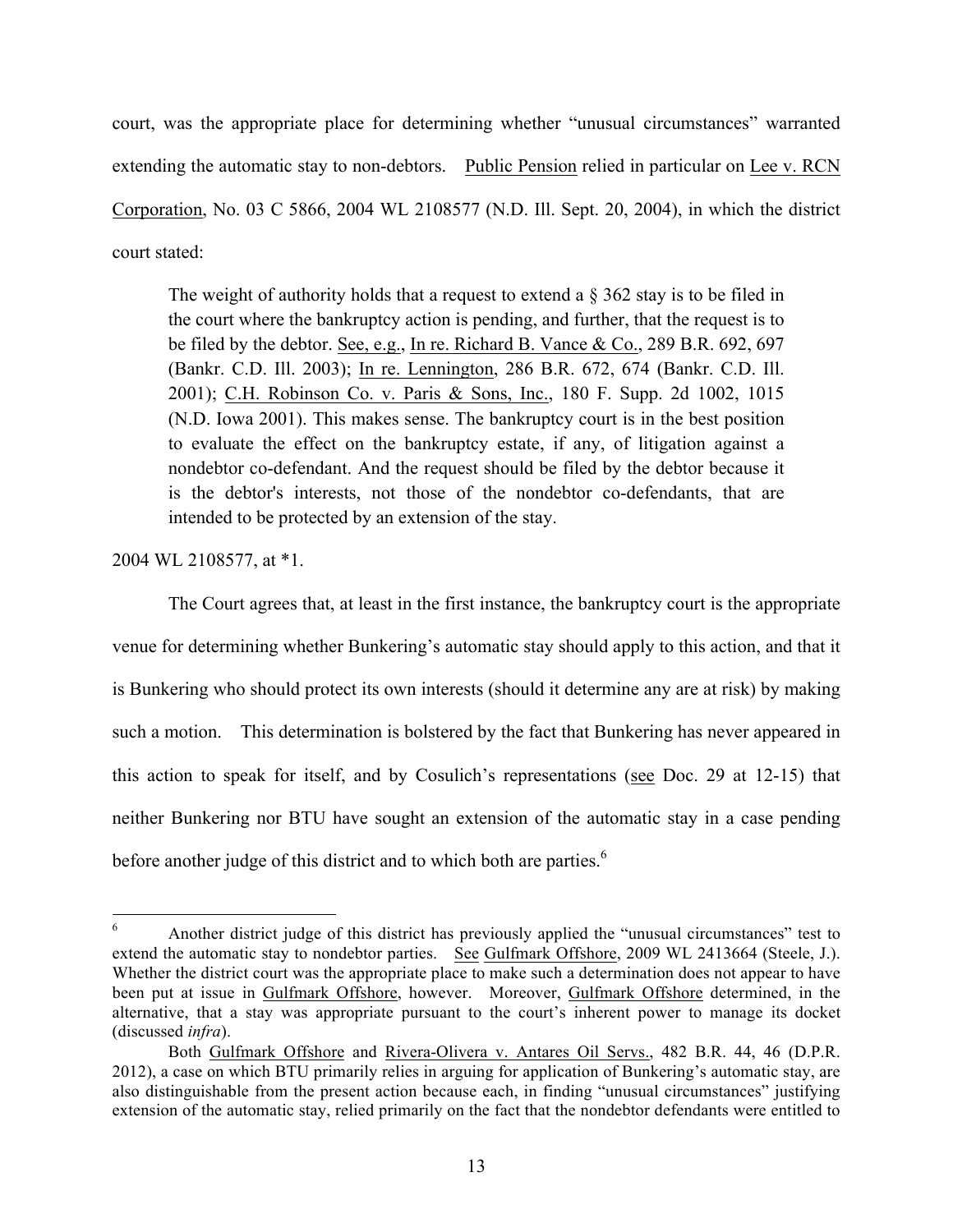BTU's primary concern regarding extension of the automatic stay is that a number of Cosulich's claims are based on its allegations that BTU and/or Brito are "alter egos" of the bankrupt Bunkering. The PSAC claims that "[a]llegations herein relating to Bunkering are for informational and contextual purposes only and are not to be construed by anyone as an attempt to state claims against it…" (Doc. 27-1 at 4-5, ¶ 2). However, Count Ten of the PSAC is entitled "Piercing Corporate Veil" and "demands judgment against" Brito and BTU "for all liabilities of Specialty Fuels Bunkering, LLC…" (Doc. 27-2 at 20; Doc. 27-3 at 1-2).

Nevertheless, In re Panther Mountain also rejected argument that claims of alter ego against a debtor company warranted extension of the automatic stay:

Regarding the alter-ego or "integrally related entity" argument, we believe the present situation falls short of the type of "rare" and unusual circumstance that might justify extension of the automatic stay. Here, not only are the Improvement Districts legal entities separate from the Debtor, they are not controlled by the Debtor…The Kellermans, rather than the Debtor, control the Improvement Districts, and the Kellermans are not the bankrupt debtors. The estate simply does not "own" the Improvement Districts.

For whatever beneficial reasons, the Kellermans elected to create the Debtor as a corporate entity and then, acting through the Debtor, created the Improvement Districts. See Trustees of the Graphic Commc'ns Int'l Union Upper Midwest Local 1M Health & Welfare Plan v. Bjorkedal, 516 F.3d 719, 729 (8th Cir. 2008) ("As a corporate matter, [owning property in a separate corporation] is a common practice, considered wise from a business perspective."). We do not simply brush

 $\overline{a}$ 

indemnity from the debtor. Under A.H. Robins, "a suit against a third-party who is entitled to absolute indemnity by the debtor on account of any judgment that might result against them in the case" is a prime example of "unusual circumstances" justifying extending the automatic stay to non-debtors. 788 F.2d at 999. Accord Kreisler v. Goldberg, 478 F.3d 209, 213 (4th Cir. 2007). See also In re Jefferson Cnty., Ala., 491 B.R. 277, 288 (Bankr. N.D. Ala. 2013) ("A.H. Robins is a seminal case that established the 'unusual circumstances' exception allowing courts to stay a proceeding against a non-debtor defendant when that defendant is indemnified by the debtor."); Gulfmark Offshore, 2009 WL 2413664, at \*2 ("[F]ederal courts have extended the automatic stay's protections to non-debtors who would be entitled to indemnity from the debtor in the event of a judgment against them."). "Since A.H. Robins...courts have clarified that absolute indemnity is not required for the unusual circumstances exception to apply" and "the 'possibility' of a right of indemnification is sufficient." In re Jefferson Cnty., 491 B.R. at 288-89 (citing cases). BTU does not argue that any of the Defendants in this action are due indemnity from Bunkering.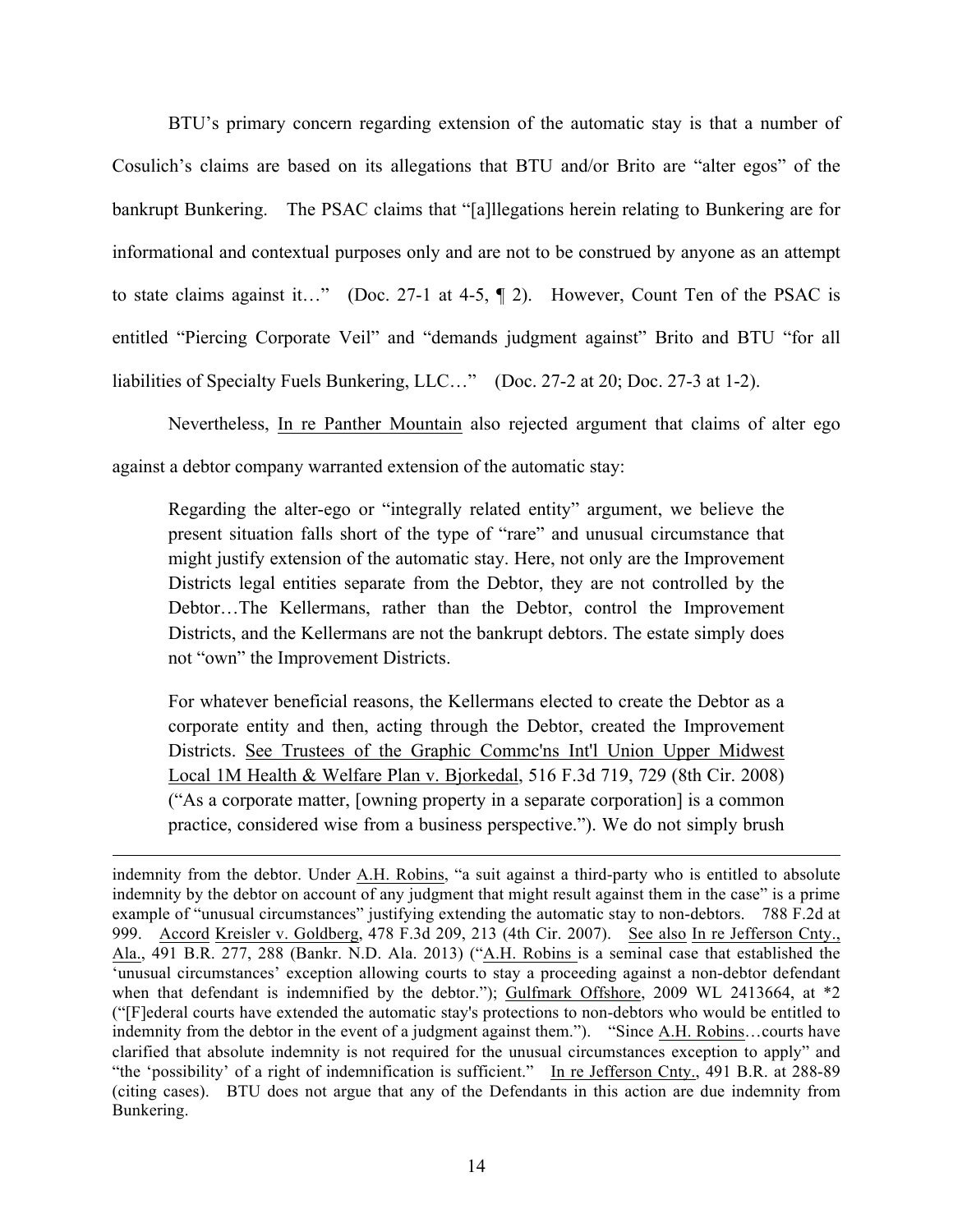aside the consequences flowing from these decisions or the separate identities of the individual commissioners, the Debtor, and the Improvement Districts merely because we are able to trace a chain of ownership and control back to the same natural persons who now seek to disregard their earlier decisions. See, e.g., Lovett v. Gen. Motors Corp., 975 F.2d 518, 521–22 (8th Cir. 1992) (rejecting an individual's attempt to have a court treat his own corporation as an alter ego so that he could assert antitrust standing).

Further, even if it were somehow possible to characterize the Improvement Districts as subsidiary corporations wholly owned by the Debtor (or owned by an asset of the Debtor), the automatic stay does not, in general, apply to actions against parties who enjoy factual or legal relationships with a debtor, such as a debtor's wholly owned subsidiaries. See, e.g., Kreisler v. Goldberg, 478 F.3d 209, 213 (4th Cir. 2007) (rejecting application of the automatic stay to an action against the assets of a wholly owned subsidiary and stating, "It is a fundamental precept of corporate law that each corporation is a separate legal entity with its own debts and assets, even when such corporation is wholly owned by another corporate entity.... [A] judgment against [a debtor's wholly owned subsidiary] imposes no obligations or liability on [the debtor, who] therefore cannot be accurately described as the real-party defendant in the suit...."[<sup>7</sup>]); Croyden Assoc's[ v. Alleco, Inc.], 969 F.2d [675,] 677[ (8th Cir. 1992)] (finding no unusual circumstances and stating, "We are persuaded that the stay required by section 362 should extend only to claims against [the party in bankruptcy], and that the stay is not available to nonbankrupt codefendants ... even if they are in a similar legal or factual nexus with the debtor." (internal citations and quotation marks omitted)).

686 F.3d at 922-23.<sup>8</sup>

 $<sup>7</sup>$  The Court notes that Kreisler cited Maryland state law in making these statements. However, In re</sup> Panther Mountain appears to apply them more generally.

<sup>&</sup>lt;sup>8</sup> The opposite conclusion appears to have been reached in In re Fiddler's Creek, LLC, No. 9:10-BK-03846-ALP, 2010 WL 6618876 (Bankr. M.D. Fla. Sept. 15, 2010):

<sup>2.</sup> The automatic stay under section 362 of the Bankruptcy Code does not act as a stay against a creditor pursuing truly independent causes of action against the Debtors' officers, directors or shareholders. However, it is black letter law in Florida that seeking a determination that a shareholder is the "alter ego" of a corporation and therefore liable for the corporation's debts, or similarly seeking to pierce the corporate veil of a corporation to impose liability on the shareholder for the corporation's debts, is *not* an independent claim or cause of action. Rather, it is a means of imposing liability on the shareholder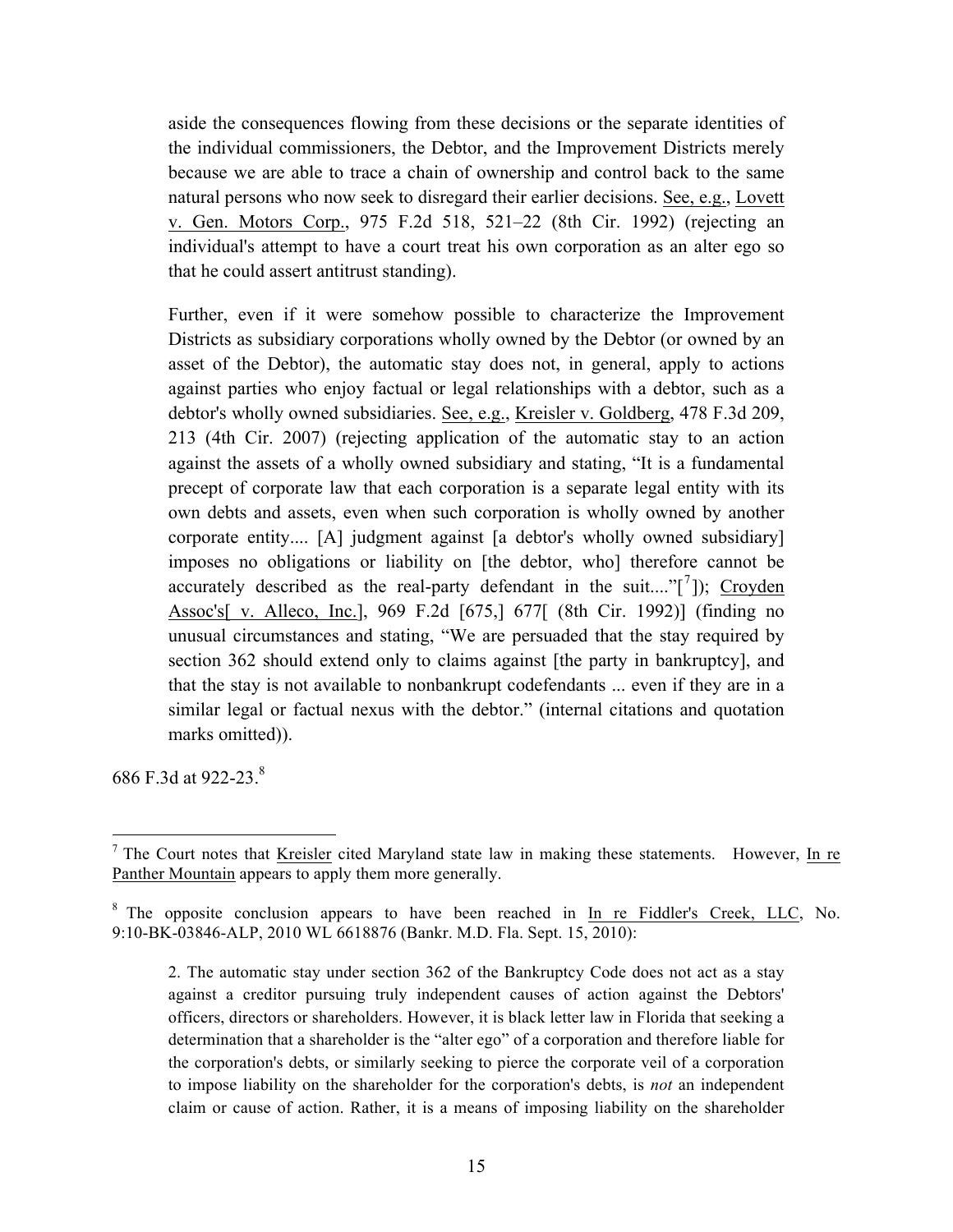Regardless of whether the automatic stay applies, however, a "District Court has broad discretion to stay proceedings as an incident to its power to control its own docket." Clinton v. Jones, 520 U.S. 681, 683 (1997). Accord Gulfmark Offshore, 2009 WL 2413664, at \*3.

based on an underlying cause of action for which the corporation is liable, including tort liability or liability for breach of contract.

 $\overline{a}$ 

3. As a result, in order to succeed in respect of the Class Action Lawsuit, the Plaintiffs would first be required to first establish the Golf Club Debtors' alleged liability for breach of contract of the Golf Club Membership Agreements or civil conversion in connection with the Initiation Deposits before, and as a condition precedent to, pursuing the remedy of alter ego or veil piercing against Mr. Ferrao for those same damages.

4. Importantly, Mr. Ferrao is not a party to the Golf Club Membership Agreements and is not alleged to be a party to any other contract or agreement with the Plaintiffs or any Golf Club members. As such, the Court finds and concludes that the substantive claims in the Class Action Lawsuit are clearly causes of action against the Golf Club Debtors for allegedly breaching the Golf Club Membership Agreements and allegedly converting and improperly disbursing the Initiation Deposits in connection therewith. As a result, the commencement and the continued prosecution of the Class Action Lawsuit violates the automatic stay provisions of section 362 of the Bankruptcy Code.

2010 WL 6618876, at \*2 (citations omitted). See also Pride Family Brands, Inc. v. Carls Patio, Inc., No. 12-21783-CIV, 2013 WL 4647216, at \*6 (S.D. Fla. Aug. 29, 2013) ("Similarly, in In re Fiddler's Creek, LLC, Case No. 9:10–bk–03846–ALP, 2010 WL 6618876, at \*1 (Bankr. M.D.Fla.2010), the plaintiffs initiated a post-bankruptcy, classaction lawsuit against an individual who the plaintiffs contended was the alter ego of the debtor corporate defendant. The court determined that because the corporate debtor was the real party in interest and that the plaintiffs' lawsuit was 'merely an attempt by Plaintiffs' counsel to re-assert claims that were raised pre-petition,' an extension of the automatic stay to the individual was appropriate. Id. at \*3 n. 4. []In this case, the Plaintiff is not seeking to proceed in an action against an alter ego of the debtor-Defendants, or even against the officers and/or executives of those Defendants.").

Alabama law is identical to Florida law in this regard. See Ryals v. Lathan Co., Inc., 77 So. 3d 1175, 1179 (Ala. 2011) (" 'A claim based on the alter ego theory is not in itself a claim for substantive relief, but rather is procedural. A finding of fact of alter ego, standing alone, creates no cause of action. It merely furnishes a means for a complainant to reach a second corporation or individual upon a cause of action that otherwise would have existed only against the first corporation. An attempt to pierce the corporate veil is a means of imposing liability on an underlying cause of action such as a tort or breach of contract. It has been said that the alter ego doctrine is thus remedial, not defensive, in nature. One who seeks to disregard the corporate veil must show that the corporate form has been abused to the injury of a third party.' " (quoting 1 Fletcher, Cyclopedia Corporations § 41.10 (1990))); Ex parte Thorn, 788 So. 2d 140, 145 (Ala. 2000) ("[T]he piercing-the-corporate-veil doctrine is an equitable doctrine…However, that doctrine is not a claim; '[i]t merely furnishes a means for a complainant to reach a second corporation or individual upon a cause of action that otherwise would have existed only against the first corporation.' 1 William Meade Fletcher, Fletcher Cyclopedia of the Law of Private Corporations § 41.10 (perm. ed. rev. vol.1999).").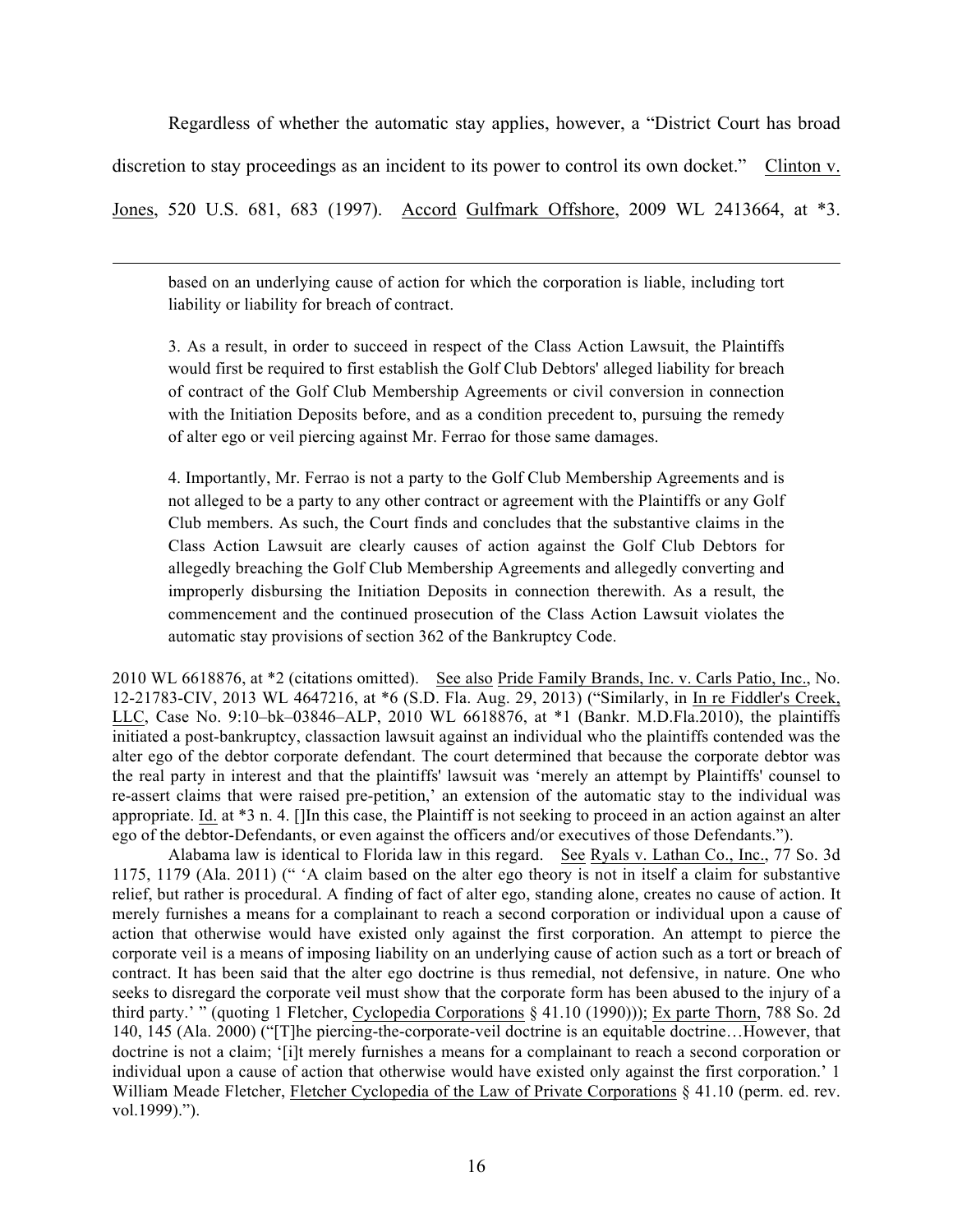"[T]he power to stay proceedings is incidental to the power inherent in every court to control the disposition of the causes on its docket with economy of time and effort for itself, for counsel, and for litigants. How this can best be done calls for the exercise of judgment, which must weigh competing interests and maintain an even balance…[T]he suppliant for a stay must make out a clear case of hardship or inequity in being required to go forward, if there is even a fair possibility that the stay for which he prays will work damage to some one else. Only in rare circumstances will a litigant in one cause be compelled to stand aside while a litigant in another settles the rule of law that will define the rights of both." Landis v. N. Am. Co., 299 U.S. 248, 254-55 (1936).

In asserting that the automatic stay should extend to all claims in this action, BTU relies significantly on Peterson v. Avantair, Inc., No. 8:13-CV-1683-T-33EAJ, 2013 WL 4506414 (M.D. Fla. Aug. 23, 2013). In Peterson, two former employees of a corporation filed suit against the corporation and several of its officers and managers, asserting claims under the Fair Labor Standards Act and the Florida Constitution against all defendants. 2013 WL 4506414, at \*1. The individual defendants subsequently notified the court that the corporation had filed for bankruptcy and requested a stay of the entire action in light of the bankruptcy filing. Id. The plaintiffs opposed a stay as to the individual defendants, arguing that no "unusual circumstances" under A.H. Robins justified extending the bankruptcy stay to non-debtors. Id. The Peterson court, however, noted: "Individual Defendants do not argue that Plaintiffs' claims against them should be stayed automatically as a result of the section 362 stay applicable to Avantair; rather, these Defendants argue that the Court's discretionary entry of a stay as to the non-debtor Defendants would promote judicial efficiency by avoiding duplicative discovery, multiple hearings and inconsistent results. The Court agrees." Id. (citation and quotation omitted).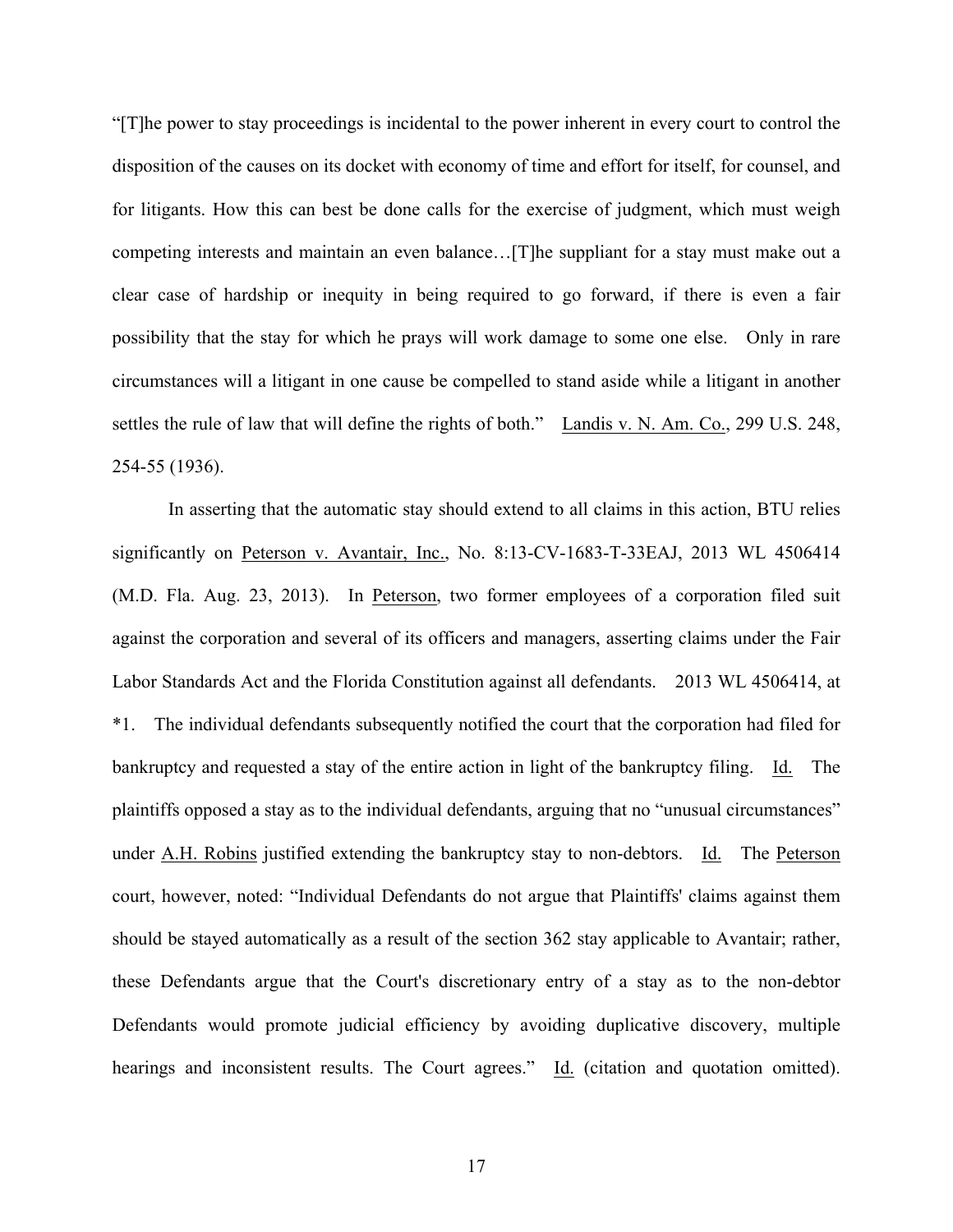Noting its inherent power to manage its docket, including the incidental power to stay proceedings, as set forth in Landis, *supra*, the Peterson court determine that "a stay of this action is appropriate in order to avoid piecemeal litigation, as Plaintiffs' claims against all Defendants are comprised of common questions of law and fact more suitably resolved in a single proceeding." Id. at \*2. The court further noted:

As the Individual Defendants indicate in the Motion to Stay, the operative complaint contains no separate count against the Individual Defendants and does not seek any separate relief from the Individual Defendants. The sole basis, if any, for recovery from the Individual Defendants would be individual liability based on the very same facts alleged against Avantair. The same legal analysis under the FLSA would apply to both parties. The Court thus declines to permit this case to proceed between Plaintiffs and the Individual Defendants at this juncture.

Id. (citation and quotation omitted). Peterson is distinguishable from the instant action, as the debtor, Bunkering, is no longer a defendant in this action, see *supra*; the PSAC asserts no claims against Bunkering; and most of Cosulich's claims against Brito, BTU, and BCI are independent of any claim against Bunkering.

The Court is also not persuaded by BTU's conclusory assertions that Bunkering may be required to engage in discovery in this action but would be unable to do so because of the automatic stay, thus hampering the proceedings in this action. BTU has cited no authority to support this contention, and courts have found litigants to be entitled to conduct discovery from debtors when that discovery is related only to claims against non-debtors. See In re Miller, 262 B.R. 499, 505 (B.A.P. 9th Cir. 2001) ("In this case, Groner issued the subpoenas to Debtor in an effort to continue her prosecution of her claims against Henry, a non-debtor. Section 362(a) prohibits the commencement or continuation of an action against the debtor; to the extent that Groner was eliciting Debtor's testimony for purposes other than to continue the prosecution of her claims against Debtor, the proposed discovery did not violate the automatic stay, unless the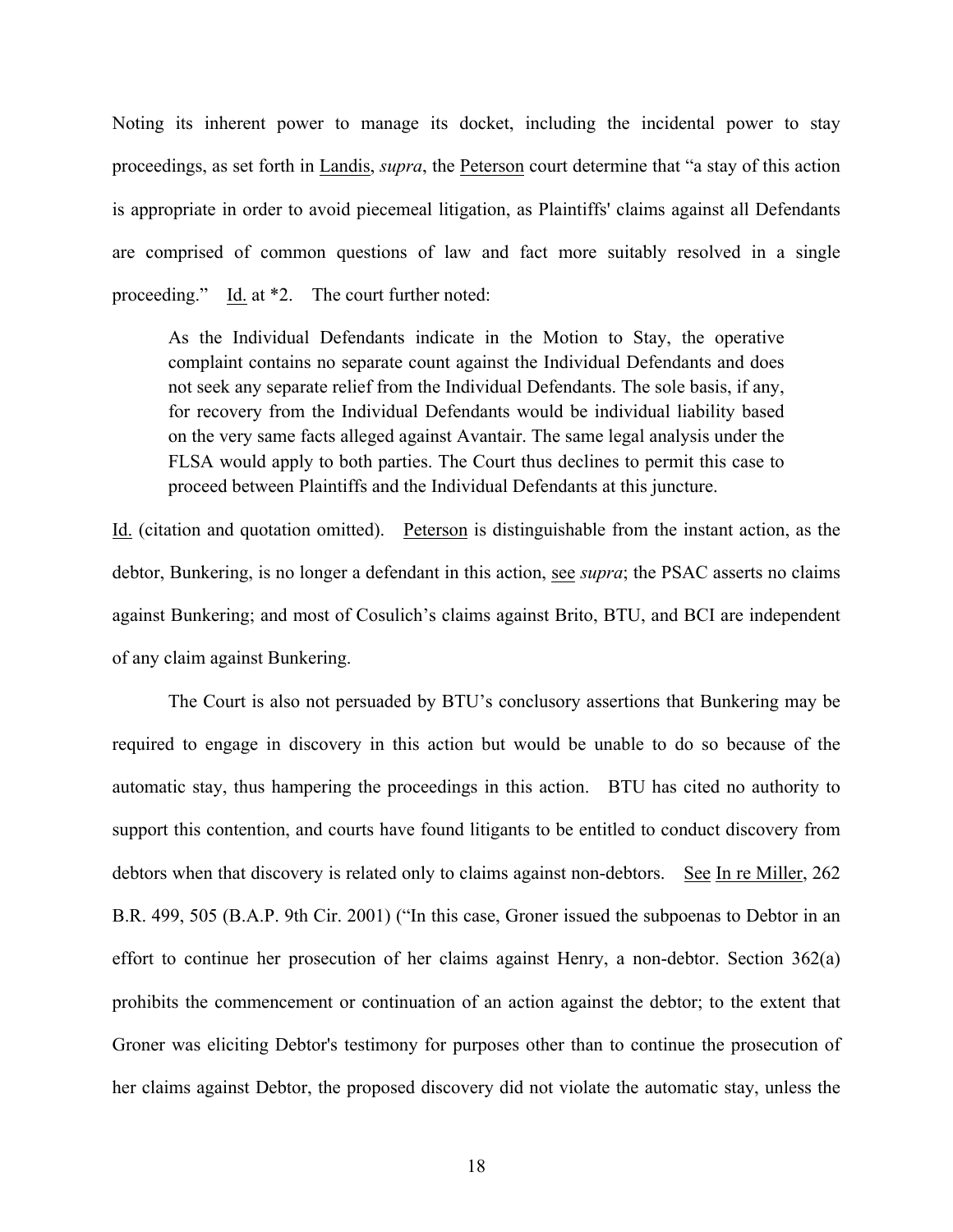issuance of subpoenas itself constitutes 'issuance or employment of process' against Debtor or a 'judicial proceeding' against Debtor. If this were true, a debtor could never be called as a witness (even in actions where the debtor is not a party) without relief from the stay. Such an interpretation of section 362(a) defies common sense and the spirit of the Code. Information is information, and we believe the discovery of it as part of the development of a case against non-debtor parties is permissible, even if that information could later be used against the party protected by the automatic stay."); Pride Family Brands, Inc. v. Carls Patio, Inc., No. 12-21783-CIV, 2013 WL 4647216, at \*3 (S.D. Fla. Aug. 29, 2013) ("In this case, Defendant debtor contends that § 362 and the Court's Order staying this matter prohibit the Plaintiff from taking the deposition of one of the Defendant's employees, absent relief from this Court. Plaintiff counters that it is only seeking discovery in relation to its claims against the non-debtor Defendants, and not against the Carl's Patio Defendants and thus contends that the deposition should proceed…[T]he undersigned concludes that the deposition should proceed." (discussing In re Miller and similar cases) (footnote omitted)); Am. Online, Inc. v. CN Prods., Inc., 272 B.R. 879, 882 n.6 (E.D. Va. 2002) ("[T]he automatic stay, even if applicable here, would not operate to preclude AOL from obtaining information from [the debtor] pursuant to the rules pertaining to discovery against non-parties." (citing In re Miller and other cases)). But see In re Residential Capital, LLC, 480 B.R. 529, 536-37 (Bankr. S.D.N.Y. 2012) ("There is surprisingly little authority whether the automatic stay applies to discovery from a debtor in a third-party action in which the debtor is not a party. FHFA's argument is supported by the holding in Miller, 262 B.R. 499, where the Ninth Circuit Bankruptcy Appellate Panel concluded that the automatic stay does not apply to discovery from a debtor in a third-party action…The Debtors offered no support for their position that section 362(a) precludes discovery, erroneously relying on statements by this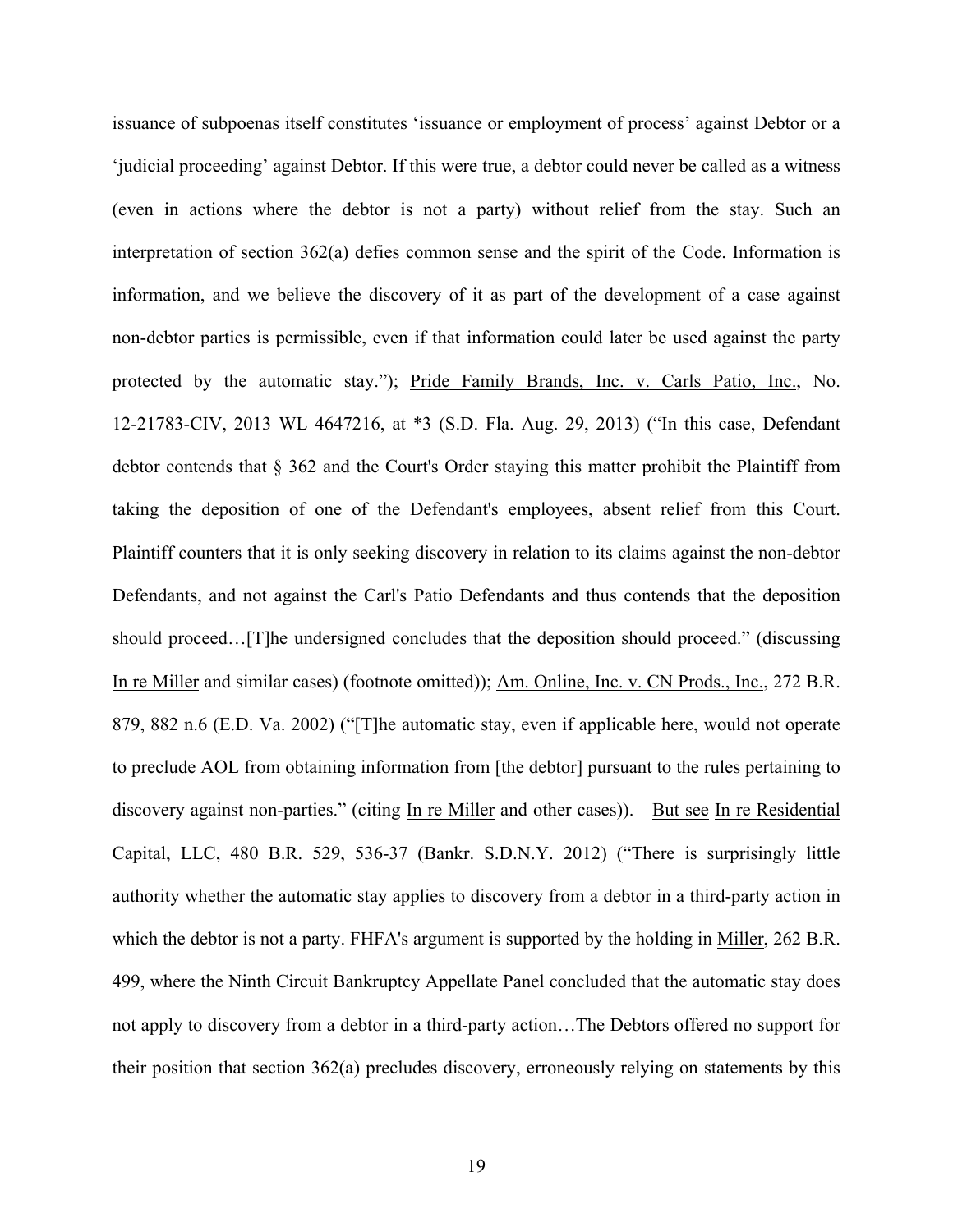Court in granting a preliminary injunction staying litigation against the Non–Debtor Affiliates. The Court accepts FHFA's argument that section 362(a) does not, standing alone, protect the Debtors from discovery in third-party actions. But the Court concludes that [11 U.S.C. ]section 105 provides the Court with the necessary authority to extend the protection of the automatic stay to discovery from the Debtors. On the evidentiary record here, the Court concludes that the Debtors have established that section 105 should be applied to limit or restrict third-party discovery from the Debtors absent further order of the Court.").

Finally, the Court rejects BTU's assertion (made briefly, in a footnote, with no citation to authority) that "the possibility of inconsistent findings by the fact finder in this case and in the bankruptcy proceeding" (Doc. 28 at 12 n.2) warrants a stay of this action. In sum, BTU has not demonstrated "a clear case of hardship or inequity in being required to go forward," at least at this juncture and to the extent BTU wishes to deny Cosulich the opportunity to amend its complaint to assert claims independent of Bunkering. See Landis, 299 U.S. at 255.

#### **b. Futility**

## **1. Failure to Sufficiently Plead Claims**

BTU states that the PSAC should be denied as futile because "it cannot withstand a motion to dismiss under Fed. R. Civ. P. 12(b)(6)…" (Doc. 28 at 8). Citing the general requirements of Bell Atlantic Corp v. Twombly, 550 U.S. 544 (2007), Ashcroft v. Iqbal, 556 U.S. 662 (2009), and Federal Rules of Civil Procedure  $8(a)(2)$  and  $9(b)$ , BTU states:

<sup>&</sup>lt;sup>9</sup> "Fed. R. Civ. P. 9(b)'s heightened pleading standard... requires that in alleging fraud or mistake, a party must state with particularity the circumstances constituting fraud or mistake…[P]ursuant to Rule 9(b), a plaintiff must allege: (1) the precise statements, documents, or misrepresentations made; (2) the time, place, and person responsible for the statement; (3) the content and manner in which these statements misled the Plaintiffs; and (4) what the defendants gained by the alleged fraud. The plaintiff must allege facts with respect to each defendant's participation in the fraud." Am. Dental Ass'n v. Cigna Corp., 605 F.3d 1283, 1291 (11th Cir. 2010) (citations and quotations omitted).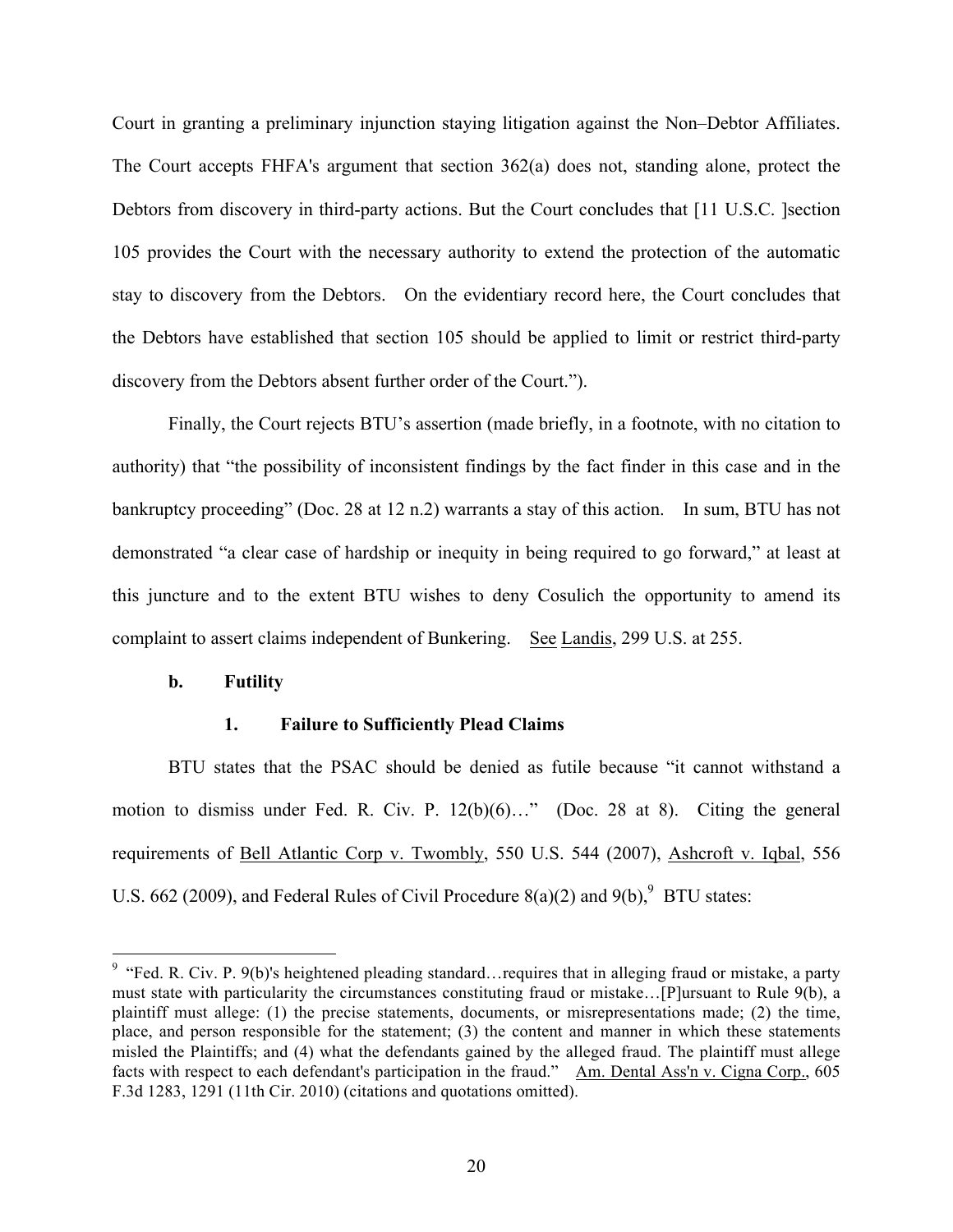The Amended Complaint is rife with bare "labels and conclusions" and woefully short on factual assertions. For example, Fratelli Cosulich's claims against BI[C] (which it seeks to now add as a new defendant) are based on nothing more than the blithe assertions that (1) BI[C] was the broker and exclusive agent for "Bunkering and BTU" and (2) BI[C] owed a fiduciary duty to Fratelli Cosulich based on a "special relationship." There are no actual facts offered to support either of these conclusions, or to explain precisely what Fratelli Cosulich means by "special relationship." These facts are essential given the claims of deceit and suppression in the Amended Complaint and the requirements of a special relationship in Code of Alabama, 1975, 6-5-102 and 6-5-104. Similarly the alter ego allegations require comprehensive and well-defined facts – not conclusory allegations.

(Doc. 28 at 9-10).

While the Court agrees that, on first blush, it appears that some claims may be subject to dismissal, BTU's cursory arguments fail to provide the Court any substantive reasoning or authority for denying any amendment as futile.

# **2. Necessary Party**

BTU also claims that the PSAC should be denied as futile because it excludes Bunkering,

a purported "necessary party."

Under [Federal ]Rule[ of Civil Procedure] 19, "[a] party is considered 'necessary' to the action if the court determines either that complete relief cannot be granted with the present parties or the absent party has an interest in the disposition of the current proceedings." Laker Airways, Inc. v. British Airways, PLC, 182 F.3d 843, 847 (11th Cir. 1999). By the plain text of the rule, the three scenarios in which Rule 19(a) joinder of an absent party is necessary are as follows: (i) inability to grant complete relief to existing parties; (ii) a likelihood that the absent party's ability to protect its interest in the subject of the action will be impaired or impeded; or (iii) a substantial risk that an existing party will incur double, multiple, or otherwise inconsistent obligations because of the absent party's interest in the litigation. In determining whether joinder of the party in question is required under Rule 19(a), "pragmatic concerns, especially the effect on the parties and the litigation, control." Focus on the Family v. Pinellas Suncoast Transit Authority, 344 F.3d 1263, 1280 (11th Cir. 2003) (citations and internal quotation marks omitted).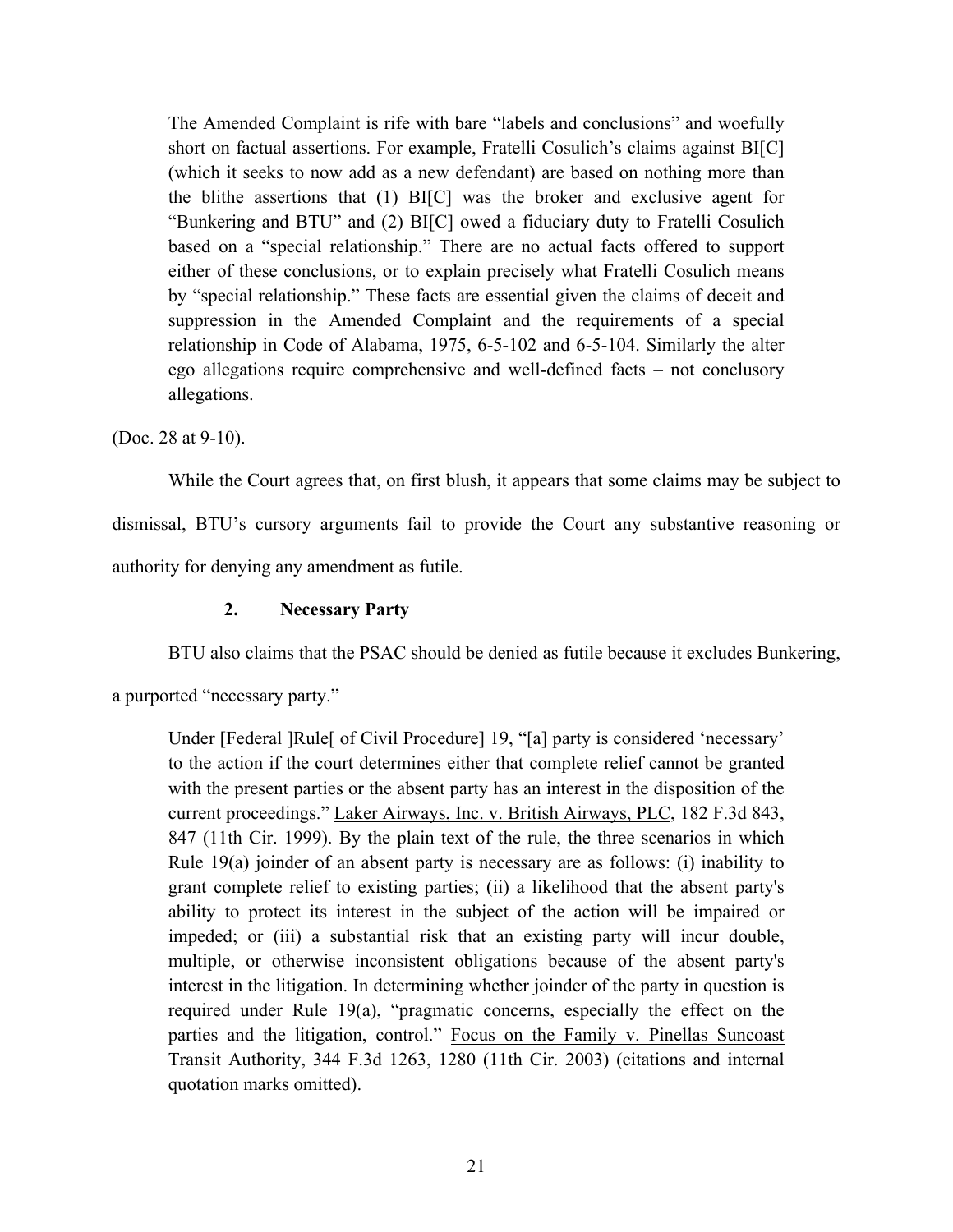Plains Southcap LLC v. City of Semmes, Ala., Civil Action No. 13-0409-WS-M, 2013 WL

4544318, at \*2 (S.D. Ala. Aug. 28, 2013) (Steele, C.J.). Moreover, Rule 19

instructs that nonjoinder even of a required person does not always result in dismissal. Subdivision (a) opens by noting that it addresses joinder "if Feasible." Where joinder is not feasible, the question whether the action should proceed turns on the factors outlined in subdivision (b). The considerations set forth in subdivision (b) are nonexclusive, as made clear by the introductory statement that "[t]he factors for the court to consider include." Fed. Rule Civ. Proc. 19(b). The general direction is whether "in equity and good conscience, the action should proceed among the existing parties or should be dismissed." *Ibid.* The design of the Rule, then, indicates that the determination whether to proceed will turn upon factors that are case specific, which is consistent with a Rule based on equitable considerations. This is also consistent with the fact that the determination of who may, or must, be parties to a suit has consequences for the persons and entities affected by the judgment; for the judicial system and its interest in the integrity of its processes and the respect accorded to its decrees; and for society and its concern for the fair and prompt resolution of disputes. See, e.g., Illinois Brick Co. v. Illinois, 431 U.S. 720, 737–739, 97 S. Ct. 2061, 52 L. Ed. 2d 707 (1977). For these reasons, the issue of joinder can be complex, and determinations are case specific.

Republic of Philippines v. Pimentel, 553 U.S. 851, 862-63 (2008).

BTU's perfunctory arguments as to the necessity of Bunkering as a party (see Doc. 28 at 10-11), which contain no citation to authority (not even Rule 19) do not convince the Court that this action cannot proceed without Bunkering. See Hankins v. Astrue, No. 4:11-CV-2426-RDP, 2012 WL 4479242, at \*8 (N.D. Ala. Sept. 24, 2012) ("Issues raised in a perfunctory manner, without supporting arguments and citation to authorities, are generally deemed to be waived." (citing Cont'l Tech. Serv., Inc. v. Rockwell Int'l Corp., 927 F.2d 1198, 1199 (11th Cir. 1991) (*per curiam*) ("An argument not made is waived, whether based on federal law, the law of the forum state, or the law of a foreign state…Appellant's simple contention that California law controls does not present an argument based on California law. See Ordower v. Feldman, 826 F.2d 1569, 1576 (7th Cir. 1987) (issue raised perfunctorily without citation to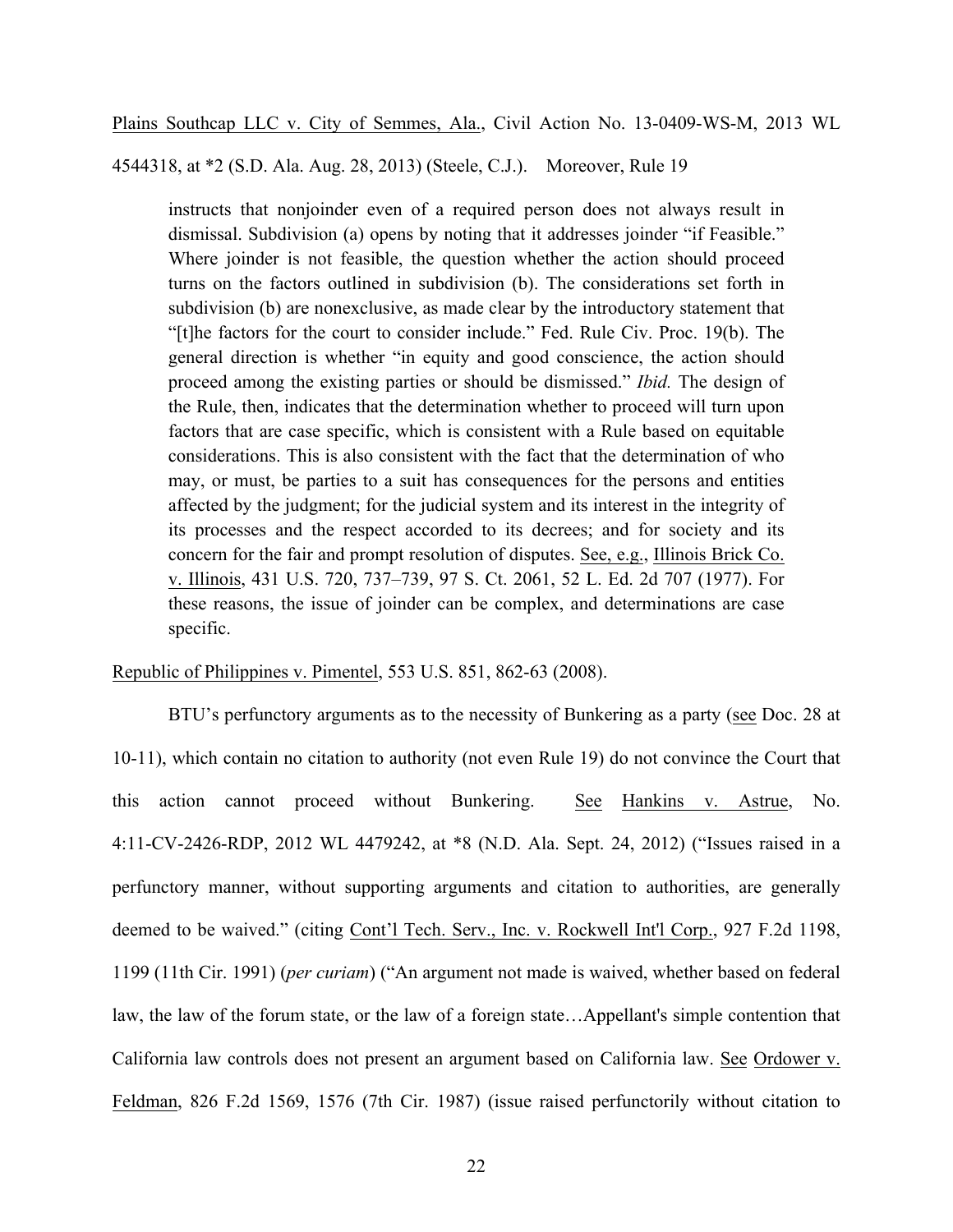authority constitutes waiver of issue)…"))).

# **3. Ripeness**

Article III of the U.S. Constitution, limiting the jurisdiction of federal courts to actual cases or controversies, requires that [courts] consider whether [a plaintiff]'s claims are ripe for judicial review. U.S. CONST. art. III, § 2; Lujan v. Defenders of Wildlife, 504 U.S. 555, 559–60, 112 S. Ct. 2130, 2136, 119 L. Ed. 2d 351 (1992). At times, even when the constitutional requirements are met, [a court] may refrain from intervention for prudential reasons. Digital Properties, Inc. v. City of Plantation, 121 F.3d 586, 589 (11th Cir. 1997)*.* The purpose of this doctrine is to avoid "entangling [our]selves in abstract disagreements[…]"

In deciding the ripeness of a claim, [courts] inquire into 1) whether the issues are fit for judicial decision and 2) the hardship to the parties of withholding court consideration. Digital Properties, 121 F.3d at 589 (citing Abbott Labs.[ v. Gardner], 387 U.S. [136,] 149, 87 S. Ct. [1507,] 1515[ (1967)]). This inquiry into ripeness ensures that the plaintiff has suffered a sufficient injury to meet Article III's case or controversy requirement; it also permits us to determine "whether the claim is sufficiently mature, and the issues sufficiently defined and concrete, to permit effective decisionmaking by the court." Cheffer v. Reno, 55 F.3d 1517, 1524 (11th Cir. 1995).

Konikov v. Orange Cnty., Fla., 410 F.3d 1317, 1322 (11th Cir. 2005).

" 'The ripeness doctrine protects federal courts from engaging in speculation or wasting their resources through the review of potential or abstract disputes.' " Prine v. Chailland Inc., 402 F. App'x 469, 472 (11th Cir. 2010) (quoting Digital Props., 121 F.3d at 580). BTU claims that this action is not ripe for adjudication because it " 'rests upon contingent future events that may not occur as anticipated, or indeed may not occur at all.' " Id. (quoting Texas v. United States, 523 U.S. 296, 300 (1998) (quotation omitted)). In support, BTU argues:

Fratelli Cosulich claims to have been damaged by BTU's breach of contract, fraud and other wrongful actions. It claims that the other parties it is suing are *also* liable to it for damages; however, Fratelli Cosulich can recover only once for its damages. Here, Fratelli Cosulich is pursuing, *inter alia*, tort actions in this action against all defendants while in the bankruptcy proceeding, it pursues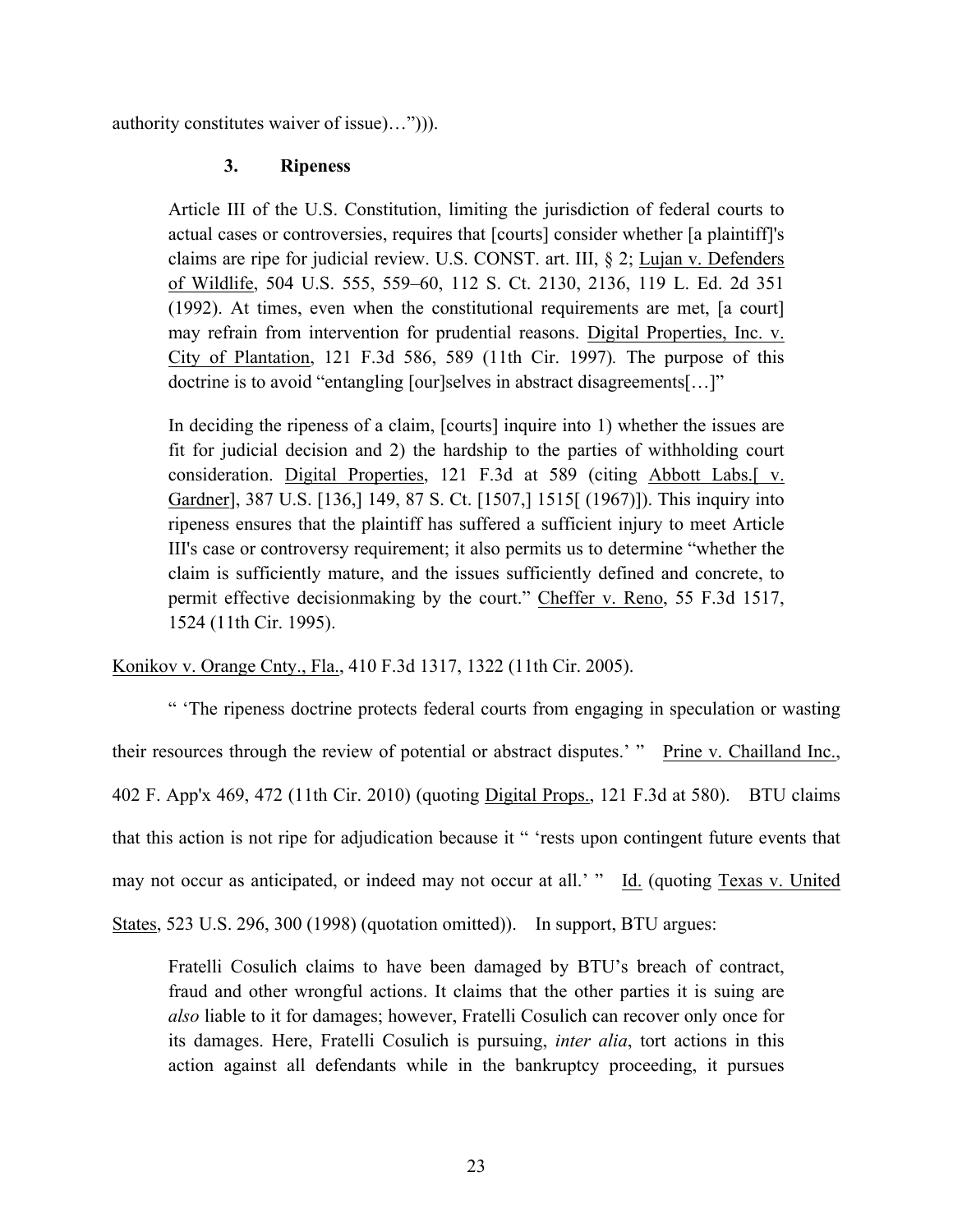contract theories only against Bunkering. Until the BTU bankruptcy $[10]$  has been concluded, Fratelli Cosulich's actual damages are contingent on the outcome of that bankruptcy case in which it has filed its claim. Until that claim has been resolved, Fratelli Cosulich does not know whether it has been damaged at all, or how much. Until it can identify its damages, if any, its claims are not ripe and this litigation should be stayed.

(Doc. 28 at 11-12 & n.2).

BTU cites no authority in support of these arguments, and the Eleventh Circuit has found "unpersuasive," at least in the context of claims under the Racketeer Influenced and Corrupt Organizations Act, the argument that "claims are unripe—that is, [the plaintiff's] damages are too uncertain for a claim to have accrued—because [the plaintiff] might get some of its money back elsewhere." Liquidation Comm'n of Banco Intercontinental, S.A. v. Renta, 530 F.3d 1339, 1350 (11th Cir. 2008). See also id. at 1351 ("Although the ongoing Dominican civil proceedings may result in possible recovery against Baez–Figueroa, who has significant personal assets but is also in jail and facing other claims from the collapse of BanInter, this mere possibility does not render the amount of damages unclear. This is not a case…where it was virtually certain that the amount of a fraudulently induced debt would be reduced by foreclosure on collateral. Recovery on the notes is, at best, a remote and highly contingent possibility. These RICO claims were ripe enough to be tried, under any standard."). Cosulich's ability to recover anything from Bunkering in its bankruptcy proceedings is far from certain, and even then, as Cosulich points out (Doc. 29 at 28), any recovery from Bunkering can be used to offset damages awarded in this action, if appropriate. The Court thus rejects BTU's contention that this action is unripe.

<sup>&</sup>lt;sup>10</sup> The Court assumes that the use of "BTU bankruptcy" rather than "Bunkering bankruptcy" is a drafting error.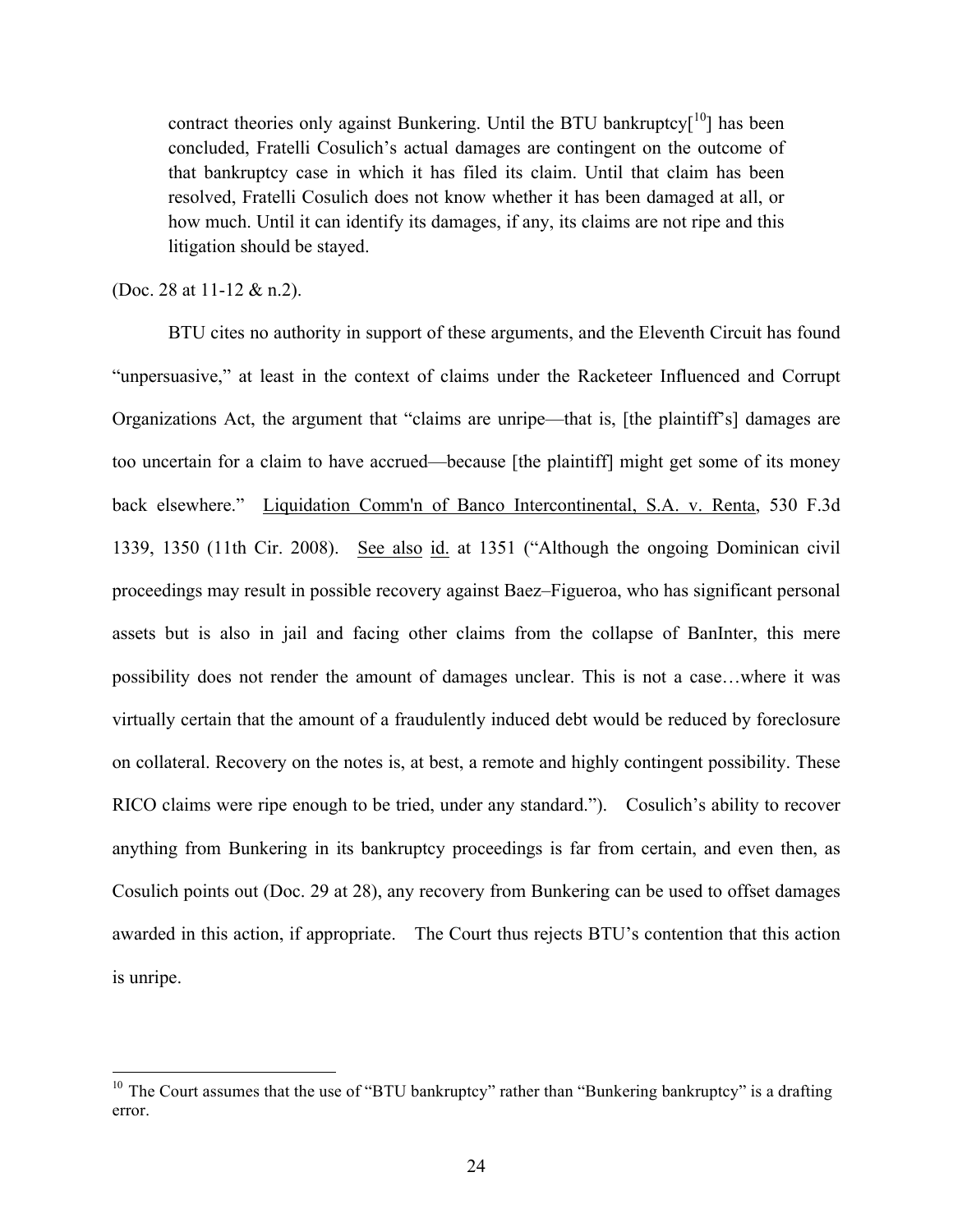# **4. Drastic Differences**

Finally, BTU argues that amendment should be denied simply because "[t]he [PSAC] is

vastly different from the originally filed Complaint[:]"

First, the Amended Complaint seeks a jury. The Original Complaint did not. Second, while the Original Complaint was a simple collection action, the Amended Complaint alleges theories of alter ego, fraud and misrepresentation, suppression, deceit, fraudulent transfer, fraud in insolvency, negligence, wantonness, breach of fiduciary duty, piercing the corporate veil and claims for injunctive and equitable relief. Third, the factual allegations are vastly different; the Amended Complaint uses pages and pages to describe tortuous and complex relationships. Fourth, the parties are different. Fifth, the relief sought is different. The Amended Complaint seeks punitive damages as well as compensatory damages.

…BTU respectfully submits the following should result in an exercise of discretion resulting in denial of the motion: (a) the amendment radically alters the scope and nature of the case; (b) Plaintiff offers no explanation of why this was not previously filed; (c) Plaintiff offers no explanation of why this drastic change is needed; (d) the Amended Complaint will require enormous investments of time in discovery, investigation and preparation which were in no way contemplated by the Original Complaint or envisioned by BTU as part of this case.

(Doc. 28 at 12-13).

Presumably, BTU is arguing that it would suffer "undue prejudice…by virtue of allowance of the amendment…" Foman v. Davis, 371 U.S. 178, 182. However, this action remains in its early stages (with no scheduling order having even been entered). Rule 15(a)(2) states that courts "should freely give leave[ to amend] when justice so requires[,]" and BTU has cited no authority indicating that increased complexity alone is a sufficient reason to deny amendment of the complaint. Thus, the Court overrules this objection as well.

## **III. Conclusion**

For the foregoing reasons, it is **ORDERED** that Cosulich's Second Motion to Amend (Doc. 27) is **GRANTED**. Cosulich shall file its proposed second amended complaint (Docs.